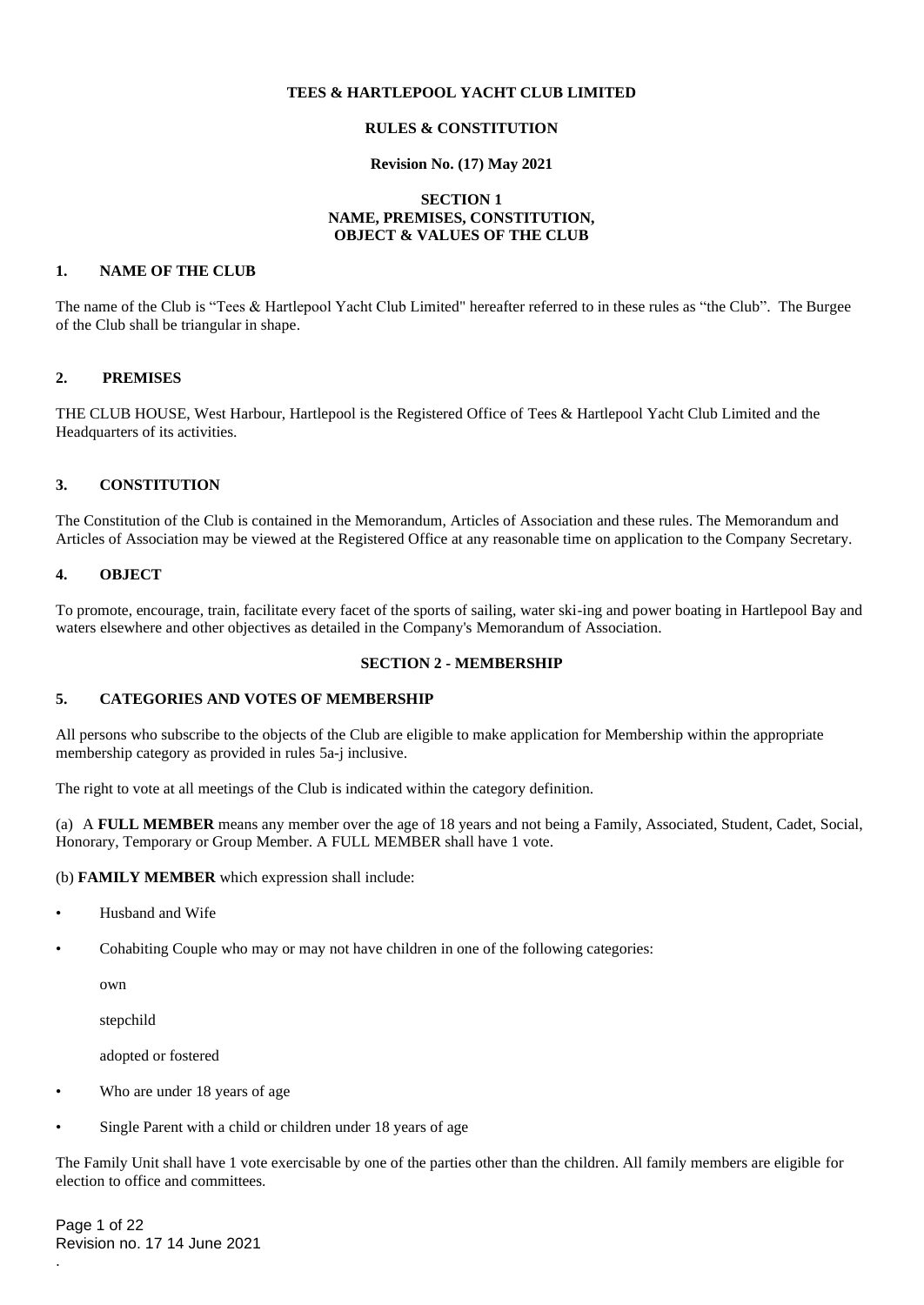- (c) "**ASSOCIATE" MEMBER** means a person between the ages of 18-24 years. No vote.
- (d) **"STUDENT" MEMBER** means a person in full-time education who has no income other than by way of State grants or sponsorship. No vote.
- (e) "**CADET" MEMBER** means a person below the age of 18 years. No vote
- (f) **"OUTPORT" MEMBER** means a person who is a member of a recognised Sailing Club, and does the majority of their sailing away from the Club's normal sailing area; may use the Clubhouse facilities as a Social Member; may participate in Club sailing activities up to six times a year. No vote.
- (g) **"SOCIAL" MEMBER** means a member over 18 years, who does not participate in any Club on-water activities. No vote.
- (h) "**HONORARY" MEMBER** means a person who has been elected to this category at an Annual General Meeting. Serving members of the Hartlepool lifeboats are accorded Honorary Membership. No vote.
- (i) "**GROUP" MEMBERS** means a group of persons interested in water sports and members of a school, college, university or similar body approved by the Management Committee. No vote.

## **6. MEMBERSHIP RIGHTS**

- (a) A **FULL MEMBER, FAMILY MEMBER, ASSOCIATE MEMBER, STUDENT MEMBER, CADET MEMBER and HONORARY MEMBER** may participate in all the Club activities and use the Club facilities.
- (b) **OUTPORT MEMBER** may use the Club House facilities and participate in Club activities on up to six occasions per year.
- (c) **SOCIAL MEMBER** may use the bar and associated areas. They may participate in any Club social function.
- (d) **TEMPORARY MEMBER** (which classification may include members of another recognised RYA Club and B.W.S.F.) may use the facilities of the Club subject to any restrictions indicated by the authorising Official and as follows:
- (i) No right to enter Club races or regattas unless specifically authorised by the Secretary or Committee,
- (ii) No rights to introduce visitors to the Club or the facilities thereof;
- (iii) No right to take part in the management of the Club;
- (iv) Is deemed to have notice of and impliedly undertakes to comply with the Club Rules, current Byelaws and Regulations as if he or she were a member of the Club and so far as the said Rules may be deemed to apply to such Temporary Member;
- (e) **GROUP MEMBERS** may use all the Club facilities subject to any restrictions indicated by the Management Committee.
- (f) In all cases the use of Club facilities is subject to adhering to the existing legal requirements.

### 7. **MEMBERSHIP, ENTRANCE FEE AND SUBSCRIPTION**

- (a) The subscription year shall be from  $1<sup>st</sup>$  April to  $31<sup>st</sup>$  March of the following year.
- (b) Subscriptions are due for payment on or before the  $1<sup>st</sup>$  April of the subscription year
- (c) The Entrance Fee for each category of membership shall he determined by the Management Committee.
- (d) The Annual Subscription for each category of Membership shall be determined by the Management Committee.
- (e) The current Entrance/Subscription Fee shall he prominently displayed on the Club notice board.
- (f) A full or family member elected to membership on or after the 1st of September of the subscription year will pay half of the subscription for that year. A member elected to membership within three calendar months of the commencement of the next subscription year will only be required to pay the next year's subscription in advance. The member will have no voting rights until the commencement of the new subscription year.

Page 2 of 22 Revision no. 17 14 June 2021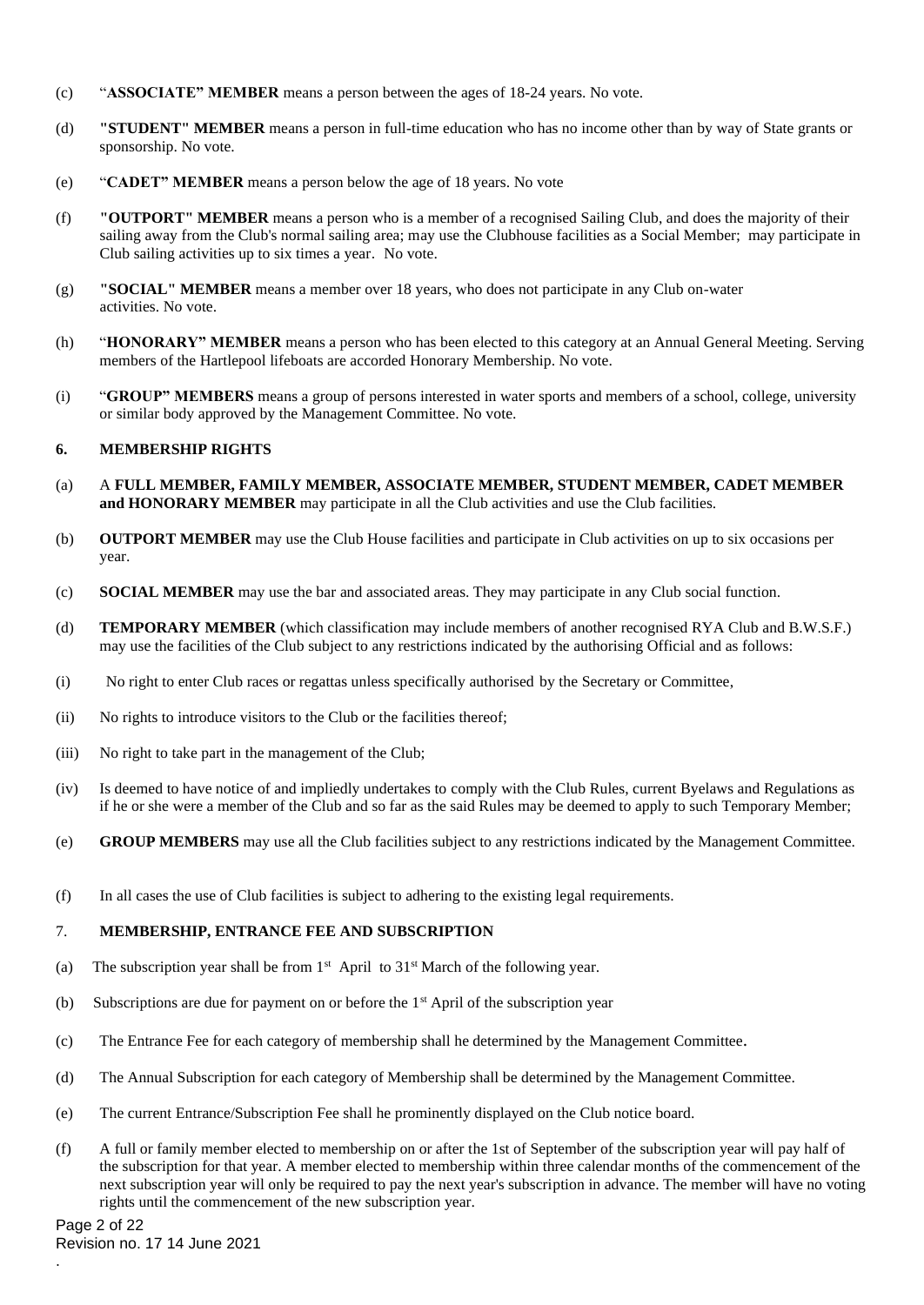- (g) The Entrance Fee and first subscription of prospective members shall become due on nomination and accompany the Membership Application form. If the nomination is rejected the fee/subscription will be returned.
- (h) Any person reaching the age of 18 years during the Subscription Year will not be required to pay the appropriate subscription until the beginning of the next subscription year.
- (i) On receipt of a membership application and the appropriate fee, the membership secretary may enrol the applicant as a provisional member. At the next management meeting the membership application will be considered by the full committee and either accepted, or in exceptional circumstances, refused. If the application is refused, any fees paid by the provisional member will be refunded. Provisional members will have the same rights as other members in the same category but excluding full voting rights.

#### **8. ARREARS**

#### (a) **ARREARS OF SUBSCRIPTION**

Any member who has not paid their subscription by the last day in April of the new subscription year shall be notified by the Membership Secretary that failure to pay by the last day of the following month will result in their membership and all membership rights and privileges being automatically terminated. The member will have no voting rights during the period when they have not paid their subscription. The members name may be restored to the register of membership subject to:

- i) The discharge of all debts to the Club
- ii) The payment of the appropriate entrance fee and at the discretion of the Management Committee.

#### (b) **ARREARS OF ANY TYPE OF FEE**

Accounts in respect of fees and charges shall be paid within 30 days of the submission of an account. If the account is not paid by the due date the Secretary shall write to the member advising him that if the payment is not received within the next 30 days their continued membership and use of the Club facilities to which the fees relate will be determined by the Management Committee. If the fees remain outstanding for a period in excess of 90 days from the date of the account the Management Committee reserve the right to:

- i) Remove the chattel to which the charge relates from the Club's premises or moorings at the expense of the owner, or
- ii) To sell the chattel to discharge the debt.

### **9. CANDIDATE FOR MEMBERSHIP**

(a) A candidate for membership shall complete a Membership Application Form. The Form requires the signature of a proposer and seconder who are members of the Club.

The Form along with the appropriate fee/subscription shall be forwarded/given to the Membership Secretary.

- (b) The application will be presented to the Management Committee for consideration at their next meeting.
- (c) The Membership Secretary shall inform the applicant in writing of the Management Committee's decision. If the applicant is accorded membership a key and Rule Book will also be forwarded.
- (d) A person 18 years and under within the Family Membership category is automatically classed as a Cadet.
- (e) Persons who are candidates for membership have no rights or privileges whatsoever in relation to the Club's facilities and activities.
- (f) The format and content of the Membership Application Form will be determined and approved by the Management Committee.

### 10. **RETIREMENT OF MEMBER**

A member wishing to retire from the Club shall notify in writing the Membership Secretary on or before the last day of the subscription year and shall not be liable to pay the subscription for the following year. Upon re-application by a past member the Management Committee may, at its discretion, excuse the payment of the Entrance Fee. Previous membership does not count in determining the number of continuous years of membership.

Page 3 of 22 Revision no. 17 14 June 2021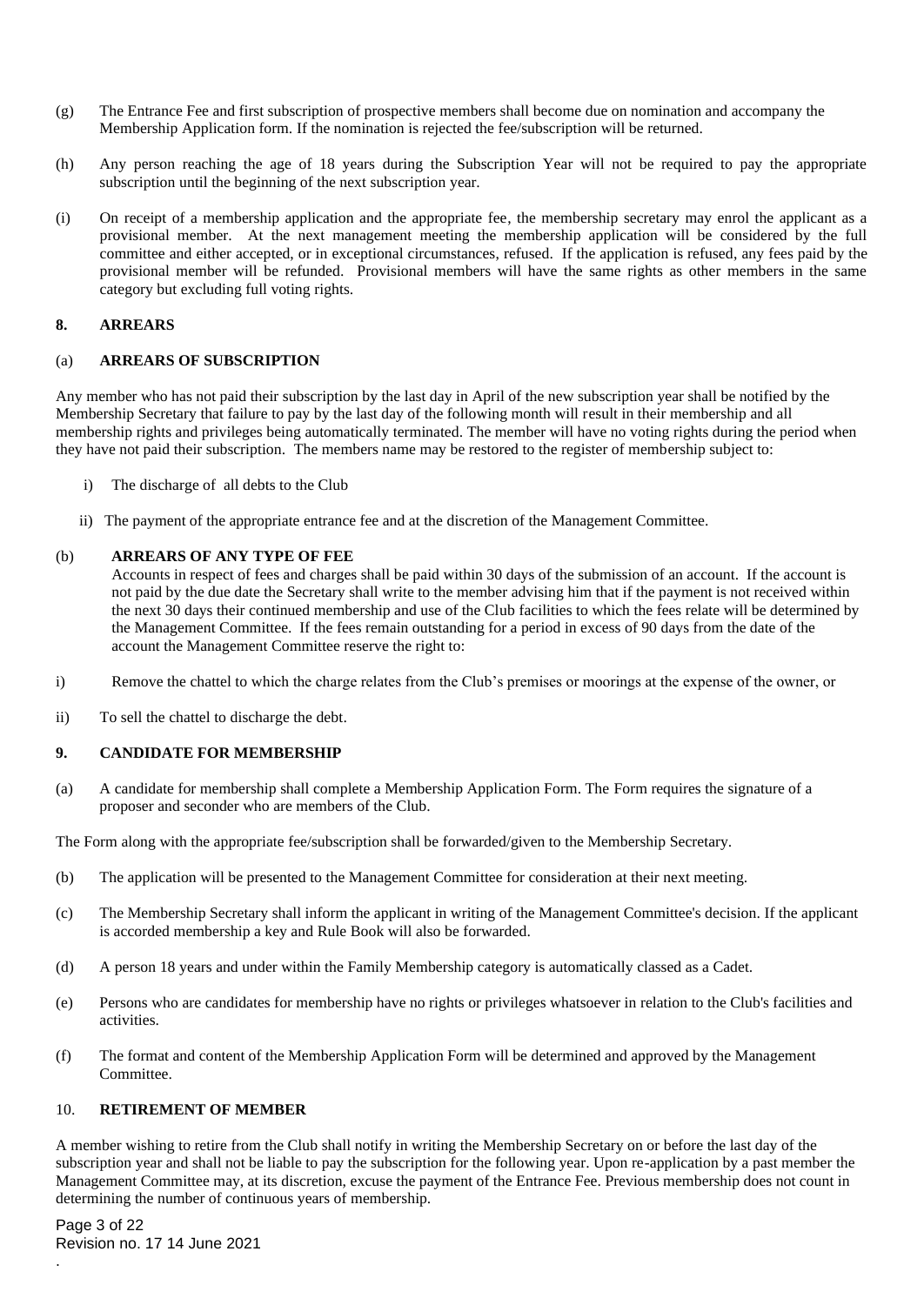# 11. **UNDERTAKINGS BY MEMBERS TO COMPLY WITH RULES**

Every member, upon election and thereafter, is deemed to have notice of, and impliedly undertakes to comply with, the Club Memorandum, Articles of Association, and Rules.

# 12. **EXPULSION OF MEMBERS**

Any conduct which, in the opinion of the Management Committee, is either unworthy of a member or otherwise injurious to the interests of the Club, shall render a member liable to disciplinary action which may lead to expulsion by the Committee. The Committee may decide to take direct action, but must comply with the following steps

- 1. be sure of the facts and investigate if required
- 2. they may suspend the member during the process
- 3. give the member the chance to explain their actions
- 4. they may suspend membership /ban from being a director, terminate membership or pass to the Disciplinary Process (Rule 13)

### **13. COMPLAINTS**

Any member who wishes to make a formal complaint or raise a matter which requires a response from the management committee should do so in a letter to the Hon Club Secretary. All subsequent communication should also be in letter form and addressed to the Hon Club Secretary.

- 1. All complaints will be read out at a management meeting
- 2. The management committee will review the complaint
- 3. The management committee will decide on what if any actions is required to be taken
- 4. The Honorary Club Secretary will respond to the member

Numbers below will all change by one

# 14. **DISCIPLINARY PROCESS**

- (a) The Vice Commodore, a past Commodore or the Honorary Club Secretary will act as Chair of any Disciplinary subcommittee which will consist of the Chair plus four other committee members. The Chairperson and the members of the Disciplinary sub-committee will be appointed by the full committee.
- (b) The Chair of the Disciplinary sub-committee will acknowledge in writing receipt of the complaint and may request a meeting for clarification.
- (c) The Chair of the Disciplinary sub-committee will forward a copy of the complaint to the member(s) concerned asking for a response in writing. The Chair of the Disciplinary sub-committee may request a meeting for clarification.
- (d) The Disciplinary sub-committee will consider the complaint and the response to the complaint and any other facts and will determine the next steps in the processing of the complaint. The final stage (if required) would be for the member(s) complained of to have the right to attend a meeting of the Disciplinary sub-committee to present their case. The member(s) complained of have the right to have another club member accompany them to the meeting
- (e) Failing a satisfactory explanation, the Disciplinary sub-committee may remove from office, suspend, fine or expel the offending member(s) or apply such penalty as they may determine. Any vote on disciplinary action shall be carried by a simple majority of the Disciplinary sub-committee present with the Chair of the sub-committee having a casting vote.
- (f) A member has the right of appeal to the main committee if they disagree with the decision of the Disciplinary subcommittee. Any appeal must be made in writing to the Commodore within 30 days of the decision of the Disciplinary subcommittee. The decision of the main committee in respect of any appeal will be final. If an appeal is made the subcommittee's decision stands until the appeal is heard. The club will set the date and time of the appeal. If it is rejected a second date and time will be set, if this is rejected the appeal is closed.

# **SECTION 3 - LIMITATION OF CLUB LIABILITY**

Members, their guests and visitors are bound by the following Rule which shall also be exhibited in a prominent place within the club premises:

Page 4 of 22 Revision no. 17 14 June 2021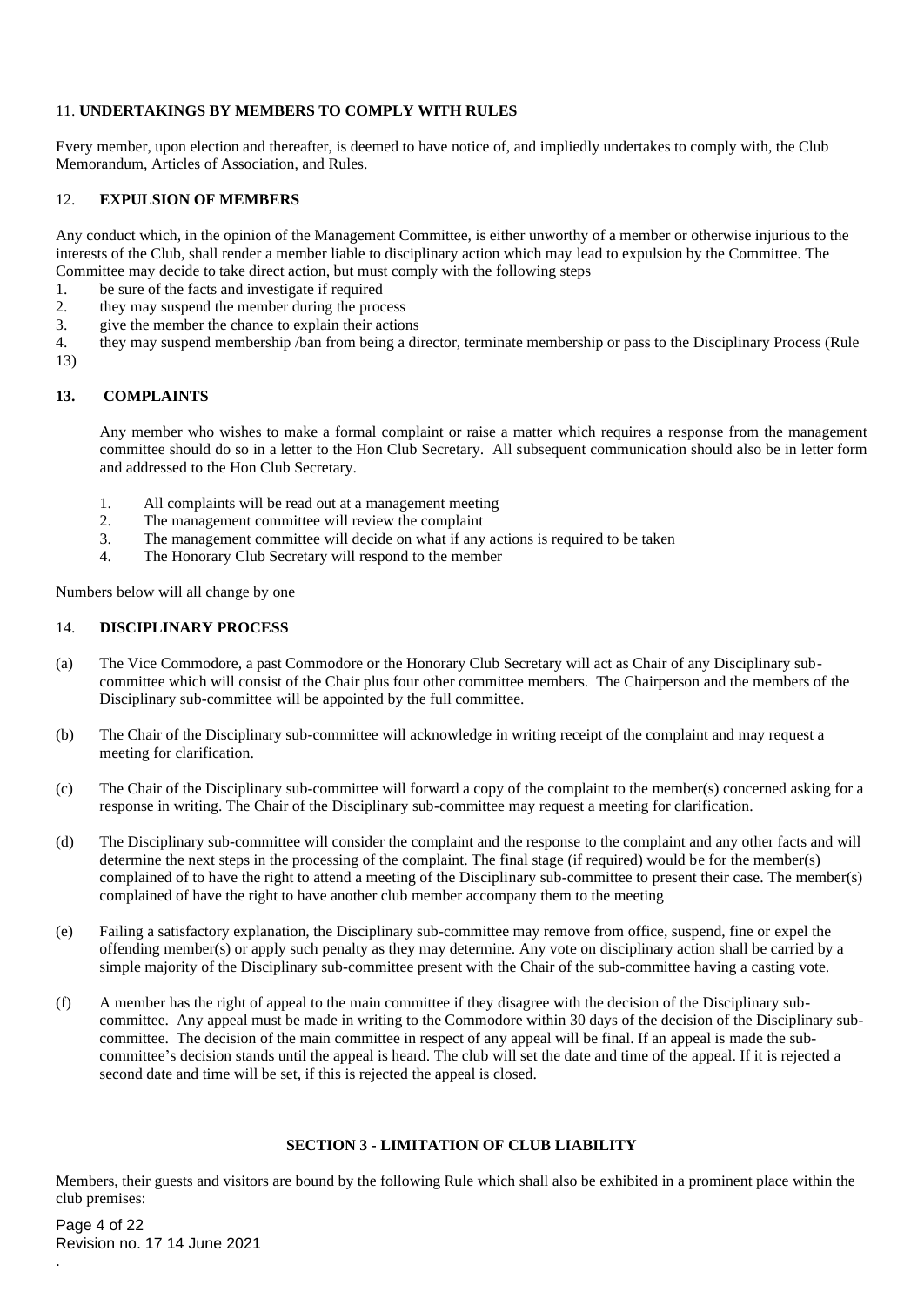# 15. **LIMITATION OF CLUB LIABILITY**

- (a) Members of the club, their guests or visitors may use the club premises, and any other facilities of the Club, entirely at their own risk and impliedly accept:
- (b) The Club will not accept any liability for any damage to or loss of property belonging to members, their guests or visitors to the Club.
- (c) The Club will not accept any liability for personal injury arising out of the use of the Club premises, and any other facilities of the Club either sustained by members, their guests or visitors or caused by the said members, guests or visitors whether or not such damage or injury could have been attributed to or was occasioned by the neglect, default or negligence of any of them - the Officers, Committee or servants of the Club.

### **SECTION 4 - OFFICERS OF THE CLUB**

16. The Officers of the Club shall be the Directors of the Company as elected to the Management Committee at the AGM.

17. **FLAG OFFICERS** The Flag Officers of the Club shall consist of:

- (a) The Commodore
- (b) The Vice Commodore
- (c) The Rear Commodore Dinghies
- (d) The Rear Commodore Power & Ski
- (e) The Rear Commodore Cruising
- (f) The Rear Commodore Keelboat Racing
- (g) All Officers of the Club shall he elected at the Annual General Meeting in each year to hold office until the conclusion of the next Annual General Meeting and are eligible for re-election

#### **SECTION 5**

### **CLUB MANAGEMENT**

### **CONSTITUTION OF COMMITTEES**

### **18. PRESIDENT OF THE COMPANY**

The Management Committee may propose for approval at a General Meeting that a member who in its opinion has made a significant contribution to the affairs of the Company be appointed as President of the Company.

The President shall be appointed for a term of three years and shall serve as provided under the terms of Articles 8 and 16 of the Company's Articles of Association.

The President shall preside as Chairman at every General Meeting of the Company.

- 19. **BOARD OF DIRECTORS** The Board of Directors shall be the members of the Management Committee, and any reference in these rules to the Management Committee is a reference to the Board of Directors.
- 20. **MANAGEMENT COMMITTEE** The Management Committee shall consist of:
	- A Commmodore
	- A Vice Commodore
	- A Rear Commodore (Dinghies)
	- A Rear Commodore (Power & Ski)
	- A Rear Commodore (Keelboat Racing)
	- A Rear Commodore (Cruising)

Page 5 of 22 Revision no. 17 14 June 2021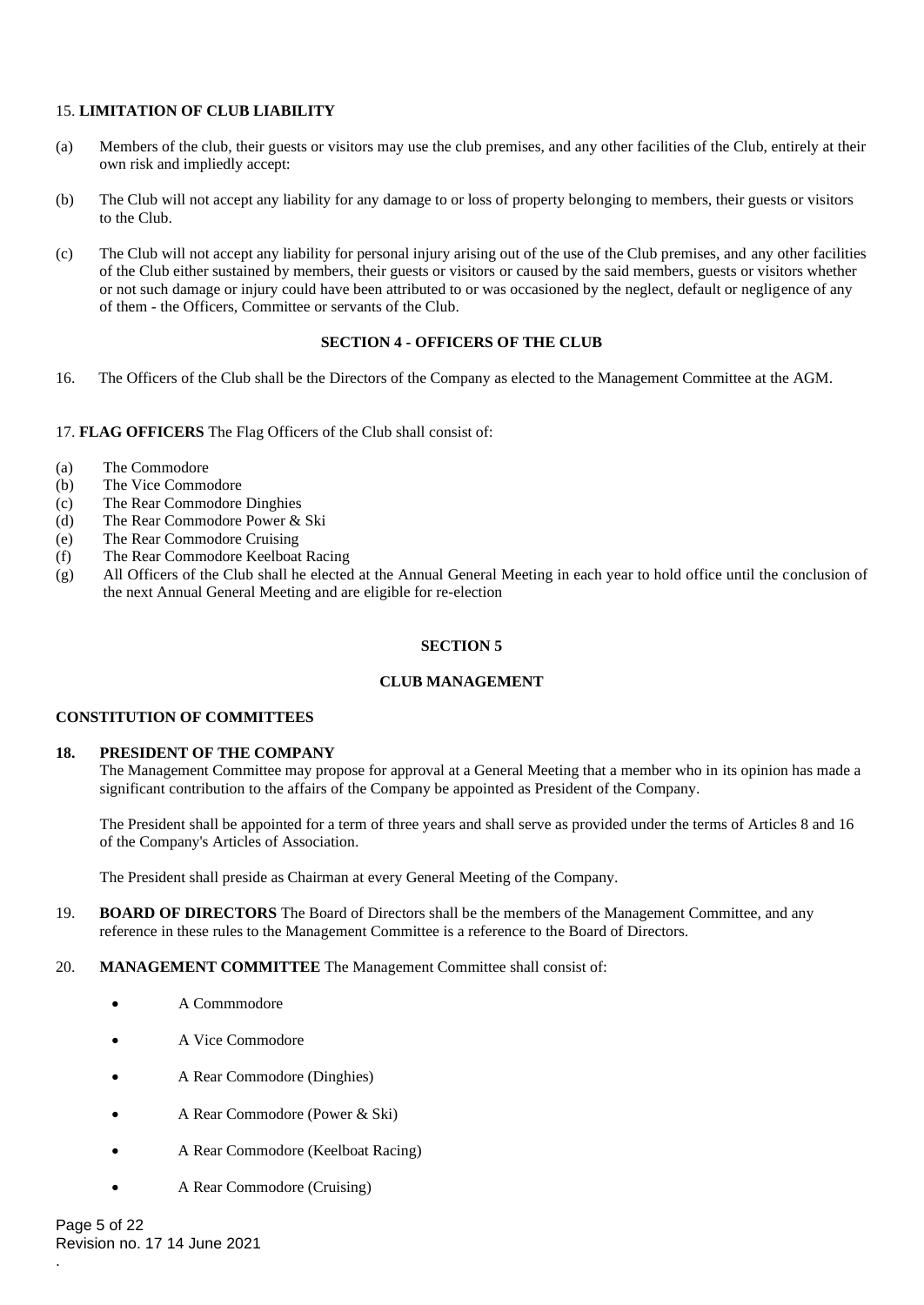- An Honorary Club Secretary
- An Honorary Club Treasurer
- An Immediate Past Commodore
- A Membership Secretary
- A Chairperson Bar Committee
- A Chairperson Training Committee
- A Chairperson Social Committee
- A Chairperson Building Committee
- A Publicity Officer
- Two Members holding Full or Family Membership

### **PURPOSE**

To manage the affairs of the Club within the Memorandum, Articles of Association and these Rules.

# **CHAIRPERSON**

The Chairperson of the Management Committee shall be the Commodore.

# **SUB-COMMITTEE**

The Sub-Committee Chairpersons to report at the monthly Management Committee Meeting.

# **DUTIES**

# **Honorary Club Secretary:**

The Honorary Club Secretary shall:

- (a) Conduct the correspondence of the Club;
- (b) Keep custody of all the Club documents;
- (c) Maintain contact with the Company Secretary to ensure the Club's affairs are managed in accordance with current legislation.

## **Membership Secretary:**

The Membership Secretary shall:

- (a) Keep a register of members;
- (b) Process applications for membership;
- (c) Deal with members who are in arrears with their membership;

#### **Company Secretary:**

The Company Secretary shall:

- (a) File all Statutory Returns and Reports;
- (b) Advise the Committee on legal matters and ensure that the Club's affairs are managed in accordance with current legislation.

Page 6 of 22 Revision no. 17 14 June 2021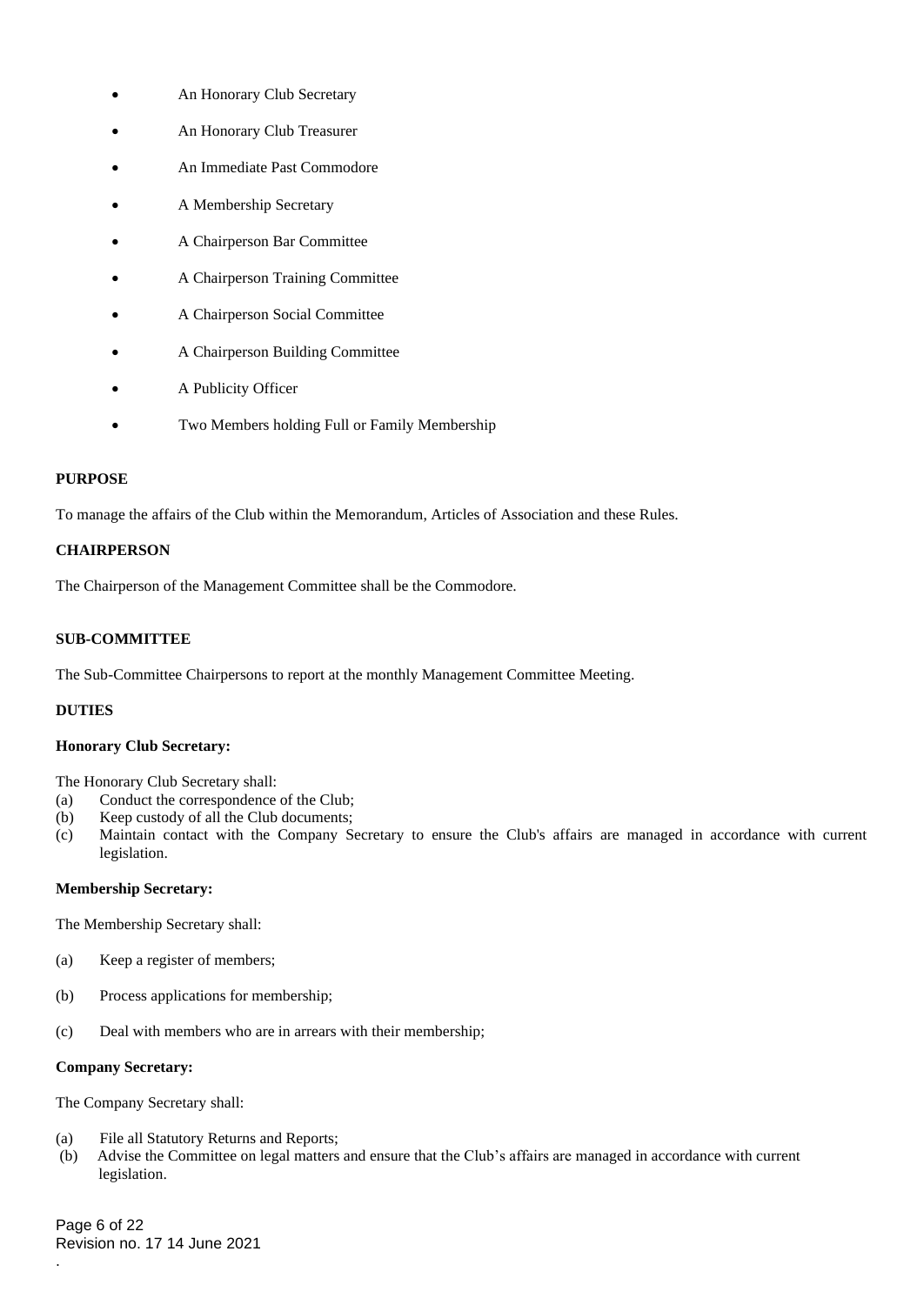#### **Club Treasurer:**

The Treasurer shall:

- (a) Cause such books of account to be kept as are necessary to give a true and fair view of the state of the finances of the Club;
- (b) Cause all returns as may be required by law in relation to such accounts to be available for forwarding on the due date;
- (c) To arrange for the accounts to be audited once a year in accordance with the requirements of the Management Committee and the Annual General Meeting;
- (d) To cause the Annual Financial Statements to be prepared for the Annual General Meeting;
- (e) To be responsible for incoming finance and payment of accounts;
- (f) To present to the Management Committee monthly management accounts;

### **CO-OPTING MEMBERS**

The Management Committee and Sub-committees may co-opt a Full or Family Member to the Committee to work and advise on a particular matter for such a period as it thinks fit. The co-opted person would not have any voting rights on the Committee.

# 21. **ELECTION TO COMMITTEES**

## (a) **HONORARY CLUB SECRETARY ACTION**

#### THYC elections – process

- Date of AGM to be agreed 3 months prior to AGM
- Commodore and Hon Sec to set timetable
- Timetable published on internet and on club notice boards 8 weeks before AGM
- Timetable & nomination forms emailed to those members who have given addresses 8 weeks before AGM (posted to others)

THYC – election timetable

- **AGM –10 weeks**: Commodore & Hon Sec produce timetable of section and sub committee meetings
- **AGM – 8 weeks**: Timetable of section and sub committee meetings published on internet, on club notice boards, by email to members who have given address
- **AGM – 7 weeks**: Nomination forms for Management Committee on club notice board
- **AGM – 8 wks to AGM – 4wks**: Section/sub committee meetings held to nomimate sub committees members
- **AGM – 4 weeks**: Nominations for Management Committee closed
- • **AGM - 3 weeks**: Official AGM notice posted to members with list of nominations for Management Committee, lists of members proposed to sub committees.

# (b) **CANDIDATES FOR ELECTION TO THE COMMITTEE**

Candidates for election to the Committee shall be those members of the retiring Committee eligible to offer themselves for re-election and such other Full or Family members who so wish.

# (c) **MORE CANDIDATES THAN VACANCIES**

If the number of candidates duly proposed and seconded exceeds the number of vacancies to be filled, the election shall be by ballot.

Page 7 of 22 Revision no. 17 14 June 2021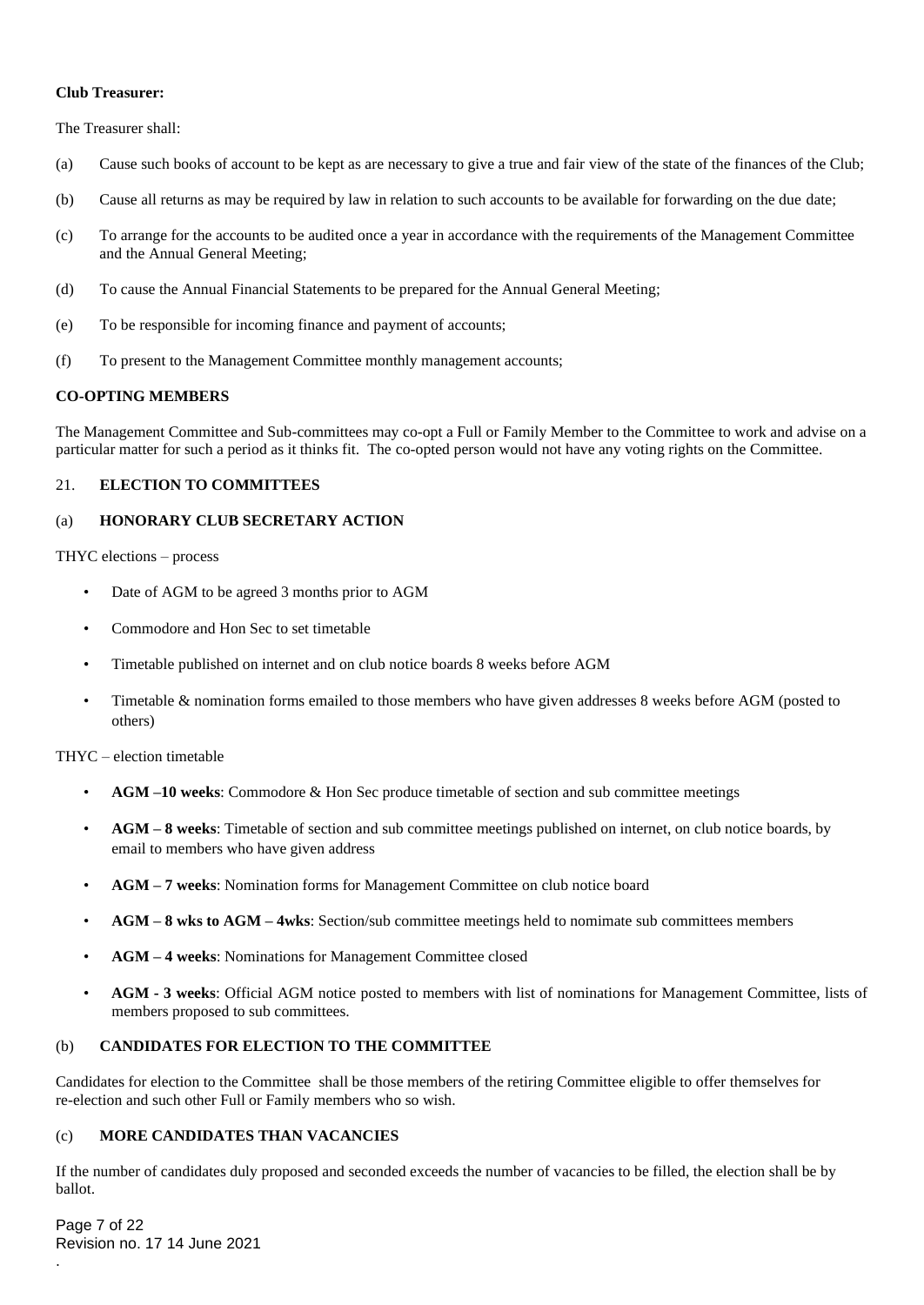# (d) **NO CONTEST FOR ELECTION**

If the number of candidates for election is equal to or less than the number of vacancies to be filled, then all candidates shall he confirmed by the members at the Annual General Meeting.

#### (e) **DEATH OR RESIGNATION OF A COMMITTEE MEMBER**

If a vacancy occurs due to death or resignation the Management Committee may co-opt a Full or Family Member to fill the vacancy until the conclusion of the next Annual General Meeting. A member so co-opted shall have the same powers as if they had been elected at the Annual General Meeting.

#### 22. **CONDUCT OF MEETINGS**

- (a) 50% of the membership of a Sub-Committee shall constitute a quorum.
- (b) The Management Committee will meet at least once per calendar month. Any member of the Committee may request the Chairperson to call a meeting. The decision to do so rests with the Chairperson.

# (c) **VOTING**

In the case of an equality of votes, the Chairperson shall have a second or casting vote.

#### 23. **GENERAL RESPONSIBILITY OF SUB COMMITTEES**

(a) All Sub-Committees are responsible to the Management Committee in respect of the powers delegated. The Management Committee has the final determination on any delegated responsibility. The Chairperson is responsible for reporting to the Management Committee on its activities at the Management Committee Meeting.

#### (b) **APPOINTMENT OF SUB-COMMITTEES**

The Management Committee may appoint such Sub-Committees as it may deem necessary and delegate such of its powers as it may think appropriate.

### (c) **VARIATION OF A SUB-COMMITTEE**

The Management Committee may at any time vary the constitution and powers of a Sub-Committee.

#### (d) **CESSATION OF A SUB-COMMITTEE**

The Management Committee may at any time disband any Sub-Committee.

(e) Any Committee may co-opt onto the Committee a member as an advisor who has particular knowledge/skill relative to the issue(s) to be determined.

#### 24. **TYPES OF SUB COMMITTEE**

#### (a) **FINANCE, DEVELOPMENT & PLANNING**

The committee shall consist of:

Commodore (Chairman) Club Secretary (Secretary) Vice Commodore Treasurer Past Commodore

other committee members should be co-opted as necessary

*PURPOSE*

.

Page 8 of 22 Revision no. 17 14 June 2021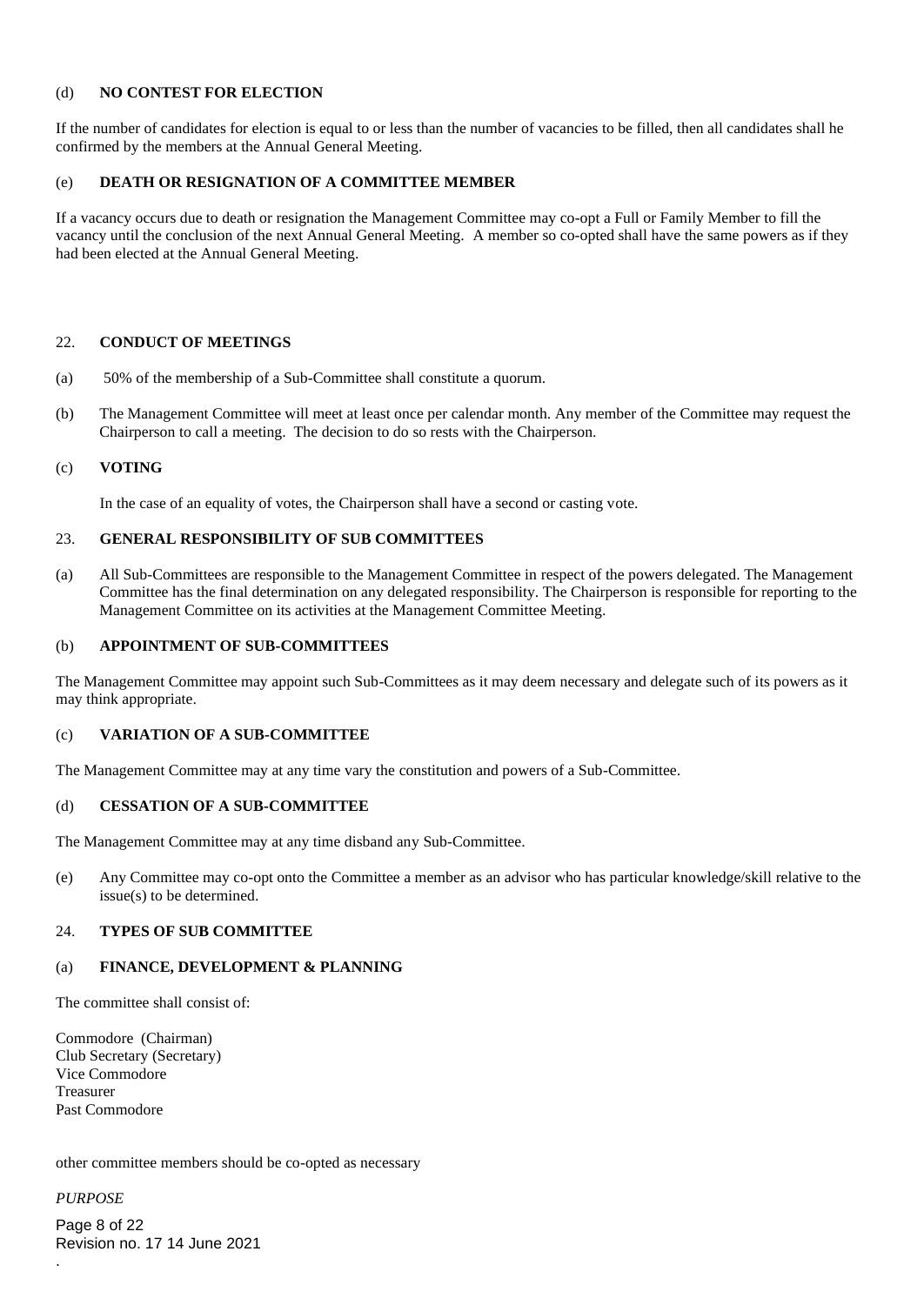- (i) Consideration of the finances of the Club and the application thereof.
- (ii) Formulation and examination of proposals for the long term development and maintenance of the Club and submit annually to the Main Committee a Business Plan.
- (iii) To promote, heighten awareness and maintain contact with external organisations and the community and to issue information to the media, with regard to the Club's activities.
- (iv) The management of any major project undertaken by the Club.

Meetings shall be held at least once every three calendar months.

# (b) **PUBLICITY COMMITTEE**

The committee shall consist of:

Chairperson (Publicity officer)

4 full or family members with appropriate skills in these areas

- **Marketing**
- Internet skills
- Photography
- Graphics skills
- **Communication**

The following sections heads should feed information to the publicity committee Dinghy, Cruiser, Cruising, Power, Training, Social and the Club Development Officer

#### PURPOSE

Inform members, local press & RYA communicator of news worthy events via appropriate media Maintain or create marketing material Manage internet applications Report to management committee

# (e) **DINGHY SAILING COMMITTEE**

The Committee shall consist of:

Rear Commodore Dinghies

Six Full or Family Members which should include a representative of each dinghy class recognised by the Club

The Rear Commodore shall be the Chairperson. The Committee will elect from their number a person to be Secretary.

### *PURPOSE*

- (i) To arrange and manage on behalf of the Management Committee all dinghy sailing events. To draw up a programme and maintain records thereof, issue sailing instructions and instructions to Duly Officers.
- (ii) To promote and organise Open Events and Regional and National Championship Meetings at the Club.
- (iii) To present to the Management Committee the proposed Annual Sailing programme for approval.
- (iv) To make such regulations as are necessary for the control of sailing events within the rules prescribed by the Royal Yachting Association.
- (v) Where the R.Y.A. rules are "silent" or optional then to decide upon such rules as are appropriate in the circumstances;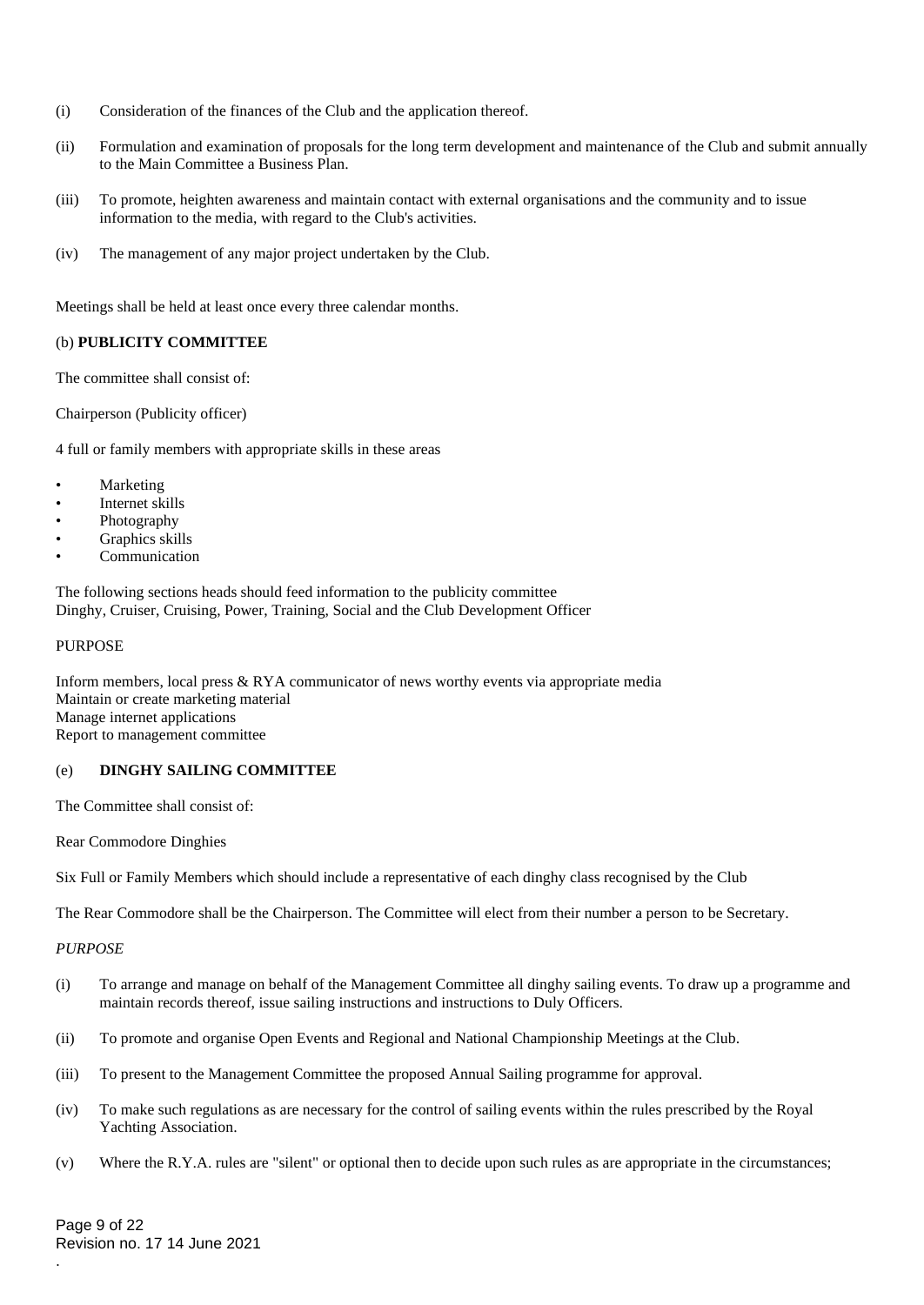- (vi) Acquire, maintain and control the safety and committee boat and such gear as is necessary for the pursuit of the race programme subject to the financial approval of the Management Committee;
- (vii) To arrange and control the qualification of safety boat drivers and issue written instructions to each qualified safety boat driver;
- (viii) The Dinghy Sailing Committee shall select as "Club Recognised" those dinghy classes which have more than a Club decided minimum number of boats regularly participating in Club rates. Measurers to be appointed as appropriate.

The Committee to meet once per calendar month.

## (d) **YACHT SAILING COMMITTEE**

The Committee shall consist of:

The Rear Commodore (Keelboat Racing) The Rear Commodore (Cruising) Eight Full or Family Members

#### *PURPOSE*

- (i) To arrange and manage on behalf of the Management Committee all yacht sailing events. To draw up a programme and maintain records thereof and issue detailed sailing instructions, and instructions to Duty Officers;
- (ii) To promote and organise Open Events and Regional and National Championship meetings at the Club.
- (iii) To present to the Management Committee the proposed Annual Sailing Programme for approval.
- (iv) To make such regulations as are necessary for the control of sailing events within the rules prescribed by the Royal Yachting Association.
- (v) Where the R.Y.A. rules are "silent" or optional then to decide upon such rules as are appropriate in the circumstances
- (vi) Acquire and maintain such gear as is necessary for the pursuit of the race programme subject to the financial approval of the Management Committee;
- (vii) The Yacht Sailing Committee shall select the classes into which the yachts racing shall be divided, and appoint measurers as appropriate;
- (viii) To encourage Cruising Yachtsmen to join the Club. Arrange lectures, maintain with the assistance of members a members chart and pilot book register. Arrange cruises and list members who can offer advice relating to cruises in specific areas.

The Committee should meet once every calendar month.

### (e) **POWER AND SKI COMMITTEE**

The Committee shall consist of:

- Rear Commodore Power and Ski
- Six Full or Family Members

The Chairperson shall be the Rear Commodore Power & Ski.

The Committee shall elect from their number a person to be Secretary.

#### *PURPOSE*

.

- (i) To manage and arrange on behalf of the Management Committee all power and ski events, draw up a programme and maintain records thereof.
- (ii) Present to the Management Committee the proposed Annual Events programme for approval.

Page 10 of 22 Revision no. 17 14 June 2021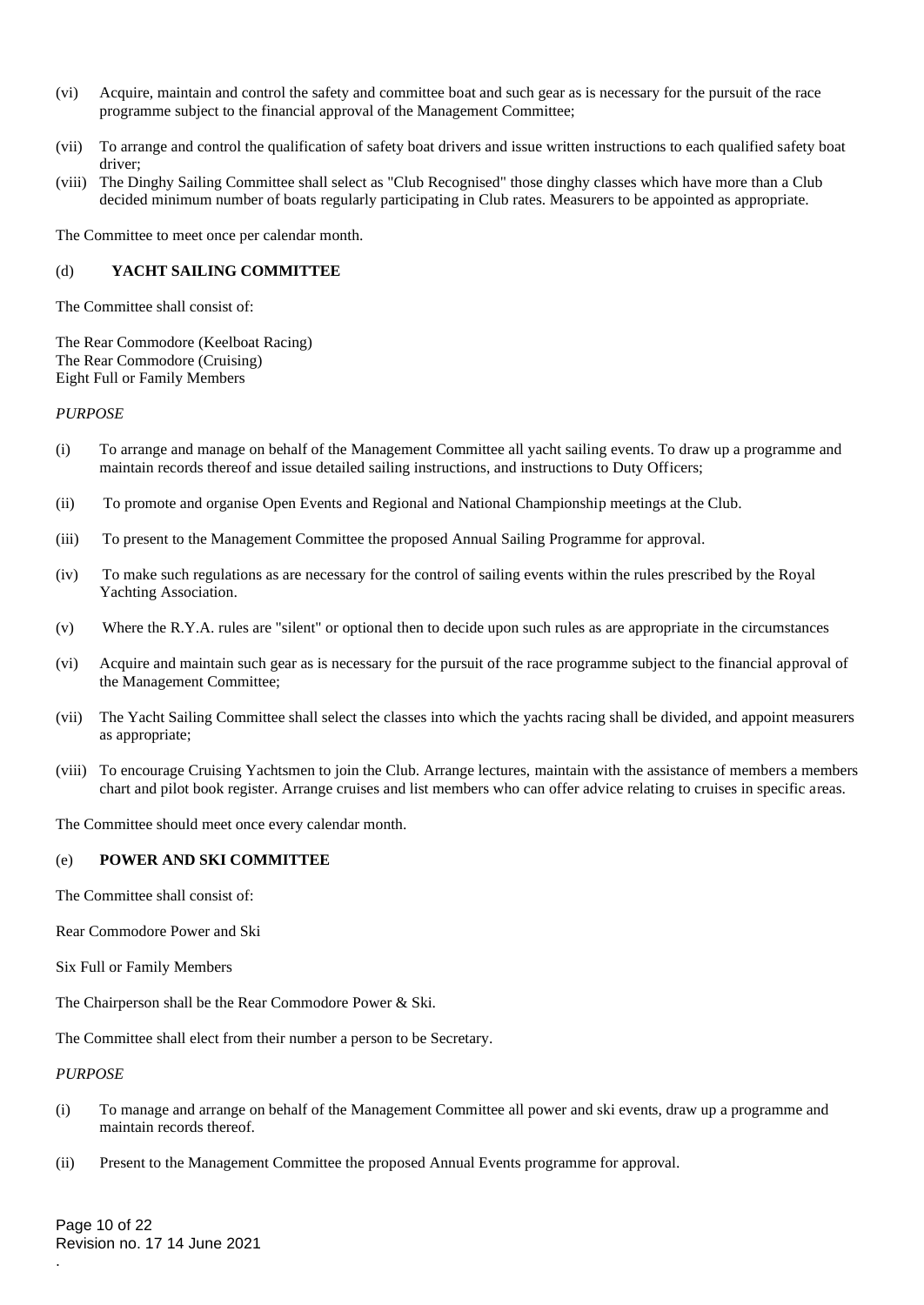- (iii) To make such regulations as are necessary for the control of the power and ski events within the rules of B.W.S.F and B.S.A.C or any other nationally recognised water sports body.
- (iv) Where the National Associations are "silent" then to develop such rules as are appropriate in the circumstances.

The Committee to meet once per calendar month.

#### (f) **TRAINING COMMITTEE**

The Committee shall consist of:

The Training Principal

Six Qualified Trainers

Two Full or Family Members

The Chairperson shall be the Training Principal.

The Committee shall elect from one of their number to he Secretary.

### *PURPOSE*

- (i) To be responsible to the Management Committee for all aspects of training;
- (ii) To determine present and future training requirements within the Club, Schools, Youth Organisations and the community at large.
- (iii) In conjunction with the Dinghy, Yacht and Ski Committees select, recruit and organise the training and qualifications of trainers;
- (iv) To appoint from their number for each of the Committees in (iii) a liaison person;
- (v) To obtain, maintain and control the use of all boats held for training purposes, gear, training room, equipment and storage areas;
- (vi) To compose safety operating procedures and display on Club notice boards.
- (vii) To maintain a training account showing income and expenditure reporting to the Treasurer;

The Committee to meet once per calendar month or as necessary.

#### (g) **BAR COMMITTEE**

The Committee shall consist of:

The Chairperson Bar as elected at AGM The Treasurer Vice Commodore Immediate Past Commodore

#### *PURPOSE*

.

- (i) The Committee is responsible to the Management Committee for the safe and efficient operation of the Bar facility and room lettings;
- (ii) To ensure the Club conforms to and meets all legal requirements relative to the operation of the Bar and room lettings;
- (iii) To formulate rules controlling the use of the Bar and room lettings.
- (iv) To determine once every three months the Gross Margin earned and to make a report to the Management Committee;

Page 11 of 22 Revision no. 17 14 June 2021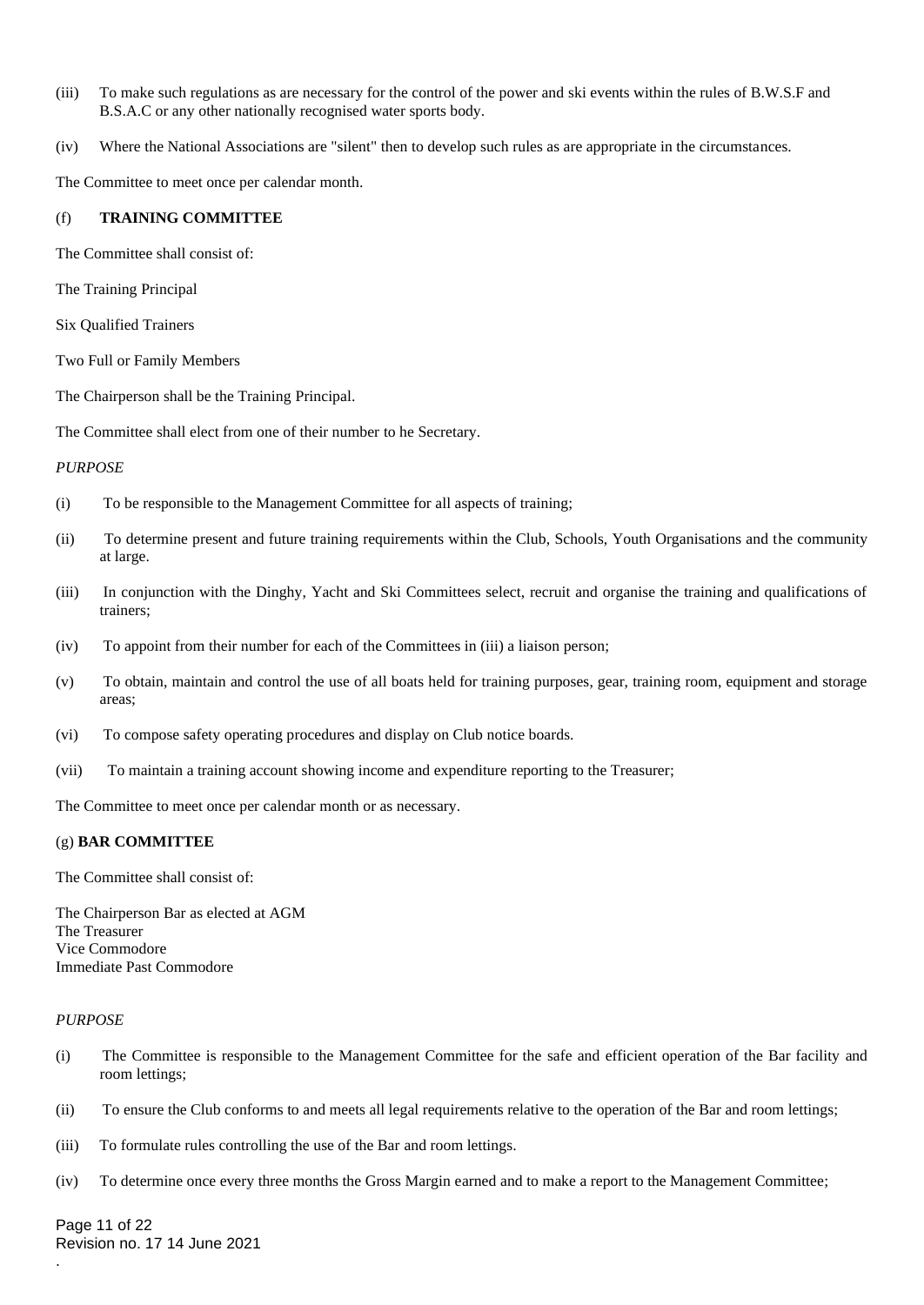The Committee to meet at least once per calendar month, bar Committee Chairman reporting to the Management Committee.

# (h) **SOCIAL COMMITTEE**

The Committee shall consist of:

Chairperson as elected at the AGM Up to ten Members representing all of the various sections of the Club.

## *PURPOSE*

- (i) To determine and issue a Social Events Programme, including a Start of Season Event and Annual Dinner & Prize-giving;
- (ii) To maintain a Social Committee account showing Income and Expenditure and reporting to the Club Treasurer.

The Social Committee to meet once per calendar month. Chairperson Social Committee reporting to the Management Committee.

#### (i) **KAFIGA LANDINGS COMMITTEE**

The Committee shall consist of:

Chairperson

Three Full or Family Members.

The main Committee will appoint a Chairperson to chair the tripartite Kafiga Management Committee.

#### *PURPOSE*

- (i) To represent the Club's interests on the Kafiga Management Committee;
- (ii) To present to the Main Committee the Annual Accounts of the Kafiga Landings Committee;
- (iii) To process applications for berths at Kafiga landings;
- (iv) To ensure that the conditions attached to the licence to operate the moorings are complied with;

The Committee will meet as required and prior to a Kafiga Landings Management Committee Meeting.

### **(j) ON-THE-WATER COMMITTEE**

The Committee shall consist of:

Vice Commodore (Chair)

The Chairpersons of the: Dinghy Committee Ski and Power Committee Yacht Committee

Training Principal

and a representative of the Social Committee

*PURPOSE*

.

(i) To co-ordinate on-the-water activities;

Page 12 of 22 Revision no. 17 14 June 2021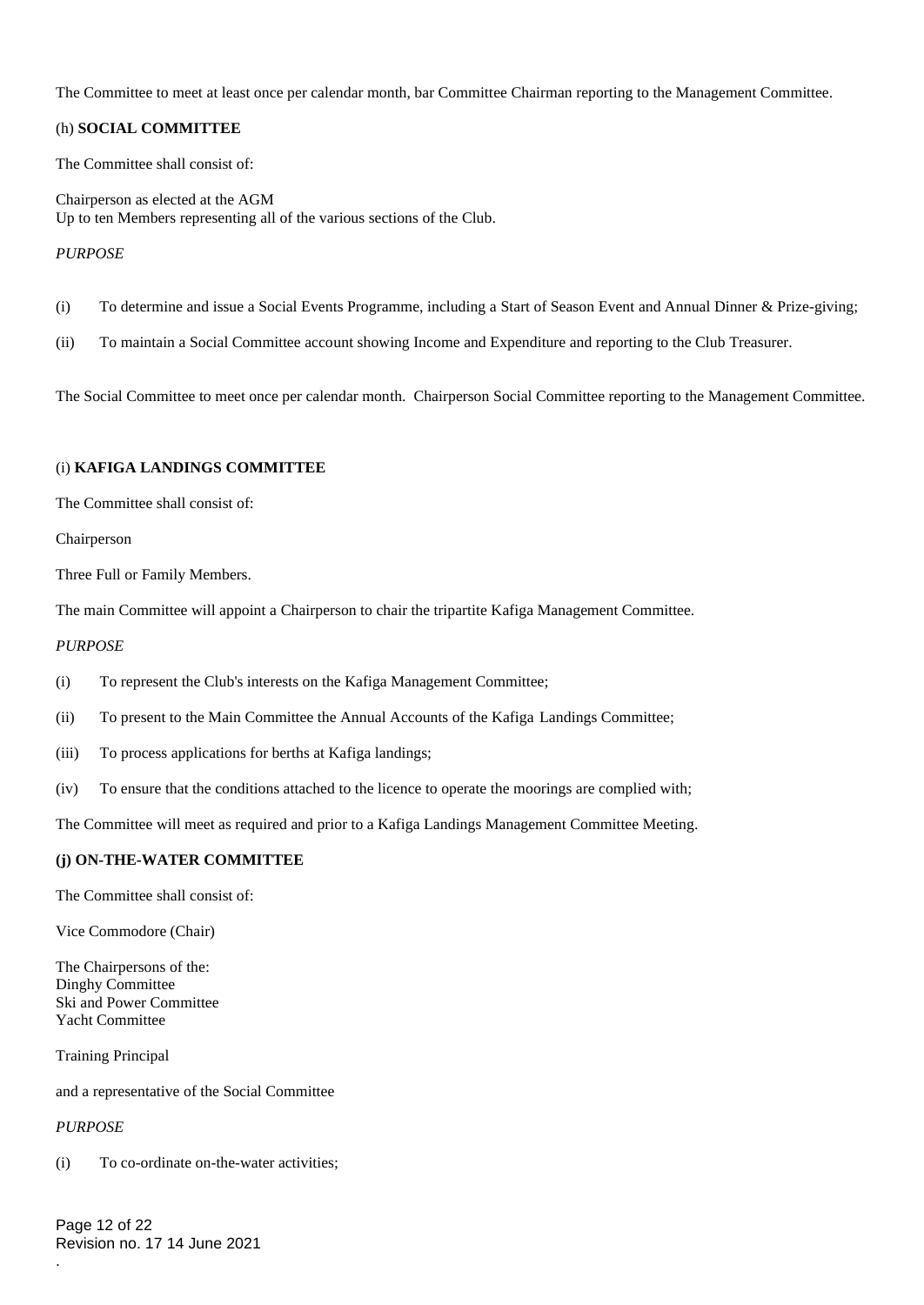- (ii) To prepare a programme of events and to co-ordinate with other Club regattas and events, NECRA regatta and events and major dinghy regattas. Programme to be ready for issue by 31 January each year;
- (iii) To allocate specific tasks relating to control of race provision and placing of race markers

The Committee shall meet at least every three months or as required.

#### (k) **BUILDING COMMITTEE**

The Committee shall consist of:

Chairperson Buildings Committee Three Full or Family members

#### *PURPOSE*

To be responsible to the Management Committee for:

- (i) The maintenance of the Clubhouse, car park and storage areas and ramp;
- (ii) Preparation of maintenance schedules;
- (iii) Arranging Working Parties to carry out building and maintenance work
- (iv) Appointing contractors to carry out building work;
- (v) Maintaining a key register and key board;

The Committee shall meet at least once every quarter.

### 25. **FINANCIAL MANAGEMENT**

# **(a) APPLICATION OF FUNDS**

No property of the Club or gain arising from the operation of the Club including profit from the sale of intoxicating liquor shall be applied otherwise than for the benefit of the Club.

### (b) **APPLICATION OF GRANTS**

To be applied for the purpose for which they were granted

#### (c) **DISCLOSURE OF INTEREST TO THIRD PARTIES**

A member of the Management Committee, of a sub-committee or any Officer of the Club, in transacting business for the Club, shall disclose to third parties that they are so acting.

## (d) **LIMITATION ON MEMBER'S LIABILITY ACTING ON BEHALF OF THE CLUB**

The Management Committee, or any person or sub-committee delegated by the Management Committee to act as agent for the Club, shall enter into contracts only so far as expressly authorised.

### (e) **MEMBERS INDEMNIFICATION**

In pursuance of the authority vested in the Management Committee by members of the Club, members of the Committee and anyone acting on their behalf are entitled to be indemnified by the Club against any liabilities properly incurred by them or any one of them on behalf of the Club wherever the contract is of a duly authorised nature.

### (f) **REVIEW OF FEES AND SUBSCRIPTIONS**

Page 13 of 22 Revision no. 17 14 June 2021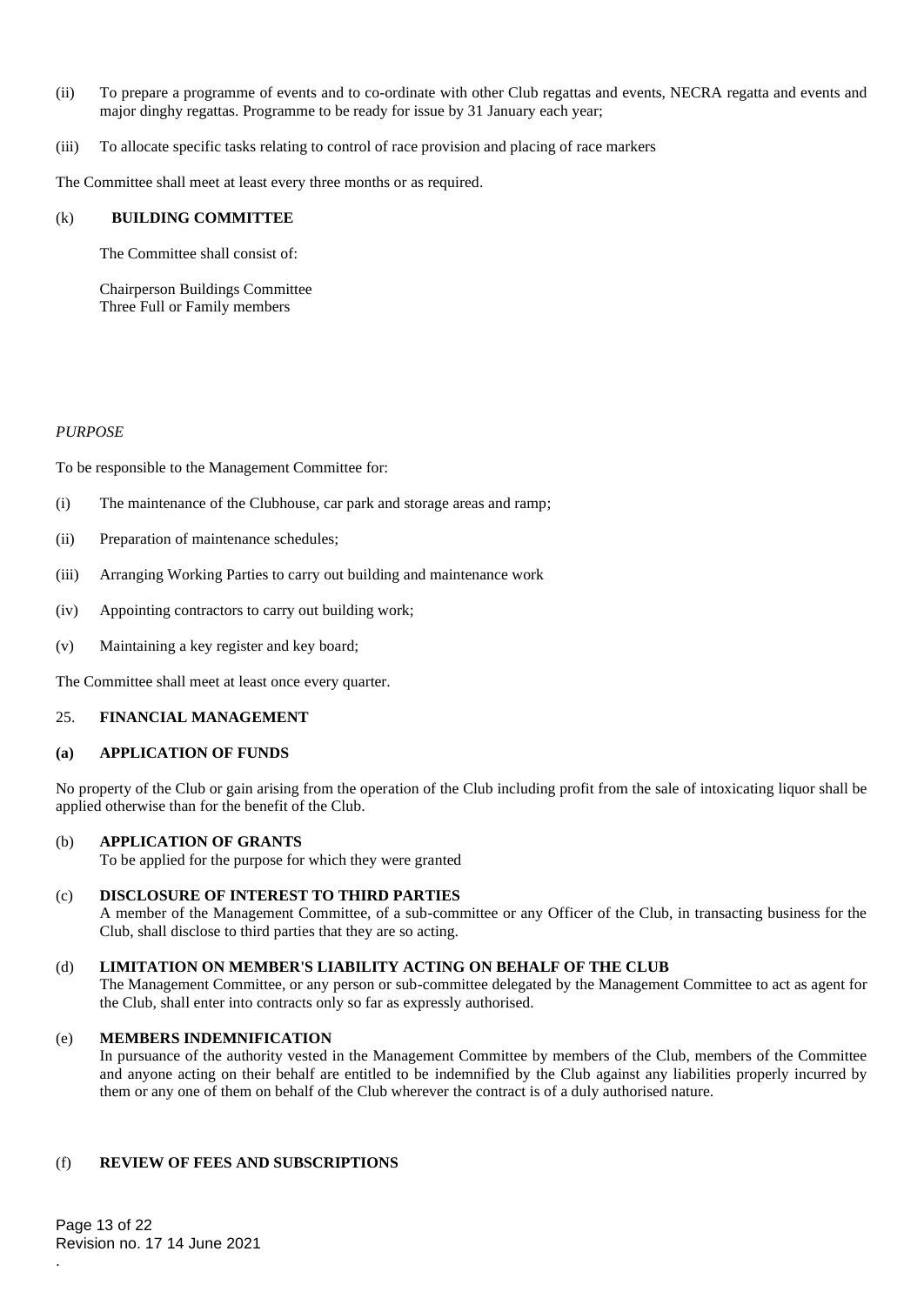(i) The Management Committee to review and determine fees and subscriptions at least 4 weeks prior to the start of the subscription year.

# (g) **SUB-COMMITTEES**

- (i) Each Sub-Committee to prepare and submit to the Management Committee an annual budget for approval at least six weeks prior to the Fees and Subscription "review meeting".
- (ii) The Sub Committee Chairpersons to include in their monthly report to the Management Committee the financial activity of their Sub-Committee;
- (iii) The agreed budget may only be applied in respect of those items approved within that budget;
- (iv) Ad hoc projects involving finance must be agreed by the Management Committee;
- (v) When urgent expenditure is required of a non-routine or Capital nature exceeding £500 then approval must be sought from a specially convened Management Committee;
- (vi) No expenditure over £500 should be considered without first obtaining competitive quotations preferably from three sources;
- (vii) No unlimited open ended expenditures to be embarked upon;
- (viii) The Management Committee will determine in respect of each Sub-Committee a spending control for routine expenditure;

### (h) **PAYMENTS FOR GOODS OR SERVICES**

All claims in respect of goods or services supplied to the Club should he supported by a voucher that is acceptable to HM Customs & Excise, as a VAT receipt.

#### 26. **GENERAL MEETINGS**

- (a) The summoning and conduct of General Meetings will be in accordance with the Articles of Association, and such a meeting shall be called by giving 21 days clear notice in writing to members;
- (b) An Annual General Meeting will he called each year of a time and date determined by the Management Committee in accordance with current legislation. The business of the meeting shall be for:

Adopting the Annual Accounts

Election of Officers

Election of Committee members

Appointment of Auditors or Independent Accountants. In the event that the person(s) is/are unwilling to act, the Management Committee will appoint a substitute

Any ordinary business that the Management Committee may decide to include in the notice convening the meeting.

A Full or Family Member wishing to raise a matter at the AGM must put it in writing to the Club Secretary seven days before the meeting.

- (c) The Management Committee may at any time call a General Meeting of the Club membership for a specific purpose. The discussion at such a meeting shall be confined to the business notified to members in the notice convening the meeting.
- (d) Not less than ten per cent of voting members may join together and requisition a General Meeting. The requisition must state the objectives of the meeting and must be signed by the requisitors and deposited at the registered office of the Club. The requisition may consist of several documents in like form each signed by one or more of the requisitors, and be in accordance with the procedure outlined in the Club's Articles and Memorandum of Association.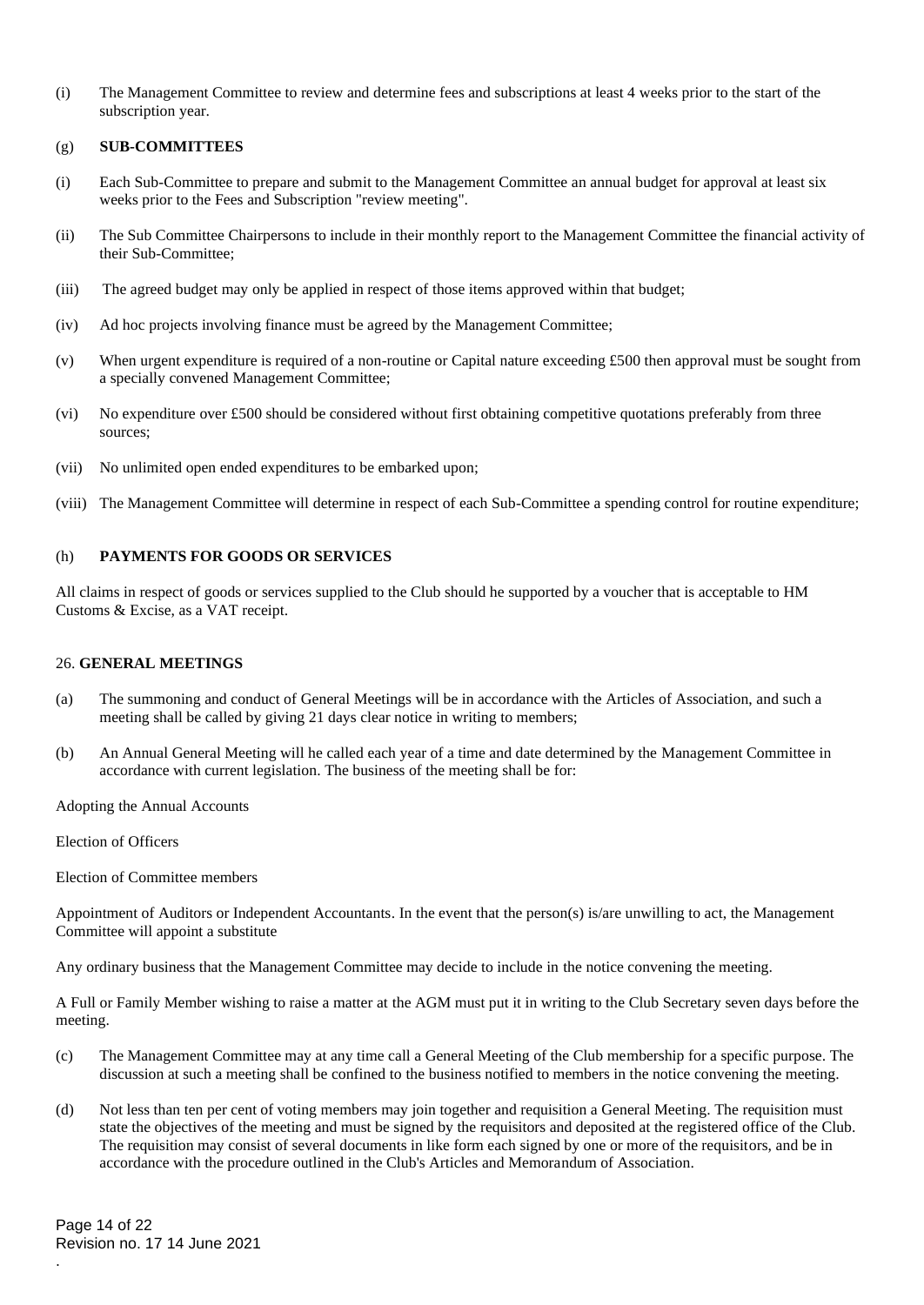(e) Members who do not have voting rights (Associate, Student, Cadet, Outport, Social and Honorary) may attend the Annual General Meeting/Special General Meeting.

# **SECTION 7 - VISITORS**

#### 27. **SOCIAL GUESTS**

Any member (other than temporary) may introduce as a social guest any person, provided that:

- (a) The name and address of the person is entered in the visitors' book provided for this purpose and the entry countersigned;
- (b) The member is responsible for the good conduct of his guest;
- (c) At no time leaves the Club premises while the guest is on the premises unless he is participating in Club activities;
- (d) No guest may purchase alcoholic drink if they have not had their name and address entered in the visitors' book and the entry countersigned by the introducing member. No guest may purchase or consume alcohol on the premises if under 18 years.
- (e) Not more than three guests at any one time.
- (f) The same person may not be a guest in the Club on more than six occasions in any one year.

### 28. **SAILING GUESTS**

- (a) A Full and Family Member may invite for the purpose of an introduction to sailing not more than four guests in one day and may not introduce the same person more than 6 times over a period of a year. Following this period the person would no longer be eligible to be regarded as a 'Sailing Guest".
- (b) The Rules set out in 26 of this section apply as appropriate.

#### 29. **MEMBERS OF RYA**

- (a) A member of any club recognised by the Royal Yachting Association may be authorised to use the Clubhouse and facilities by any member of the Management Committee. Such authorisation shall specify between which dates, not being more than 14 continuous days.
- (b) The Rules set out in 26 of this section apply as appropriate.

#### 30. **COMPETITORS & PERSONS ASSOCIATED WITH COMPETITORS**

- (a) Any person who is competing (and an associated person) in any race sponsored, organised or authorised by or on behalf of the Club may use the Club premises and facilities within a period of 24 hours before and after the race in which they are competing.
- (b) The Rules set out in 26 of this section apply as appropriate.
- (c) A welcome will always be given to visiting crews. A Management Committee member must be made aware of their presence and arrange for them to be given every courtesy. The Commodore will determine the period of usage of the Club, which generally will not exceed 14 days for each occasion.
- (d) The Rules set out in 26 of this section apply as appropriate.

### 31. **EXPULSION**

.

The Commodore, Vice-Commodore, Honorary Secretary or any two members of the Management Committee may expel any person who is a visitor or temporary member.

# **SECTION 8 - BAR FACILITY**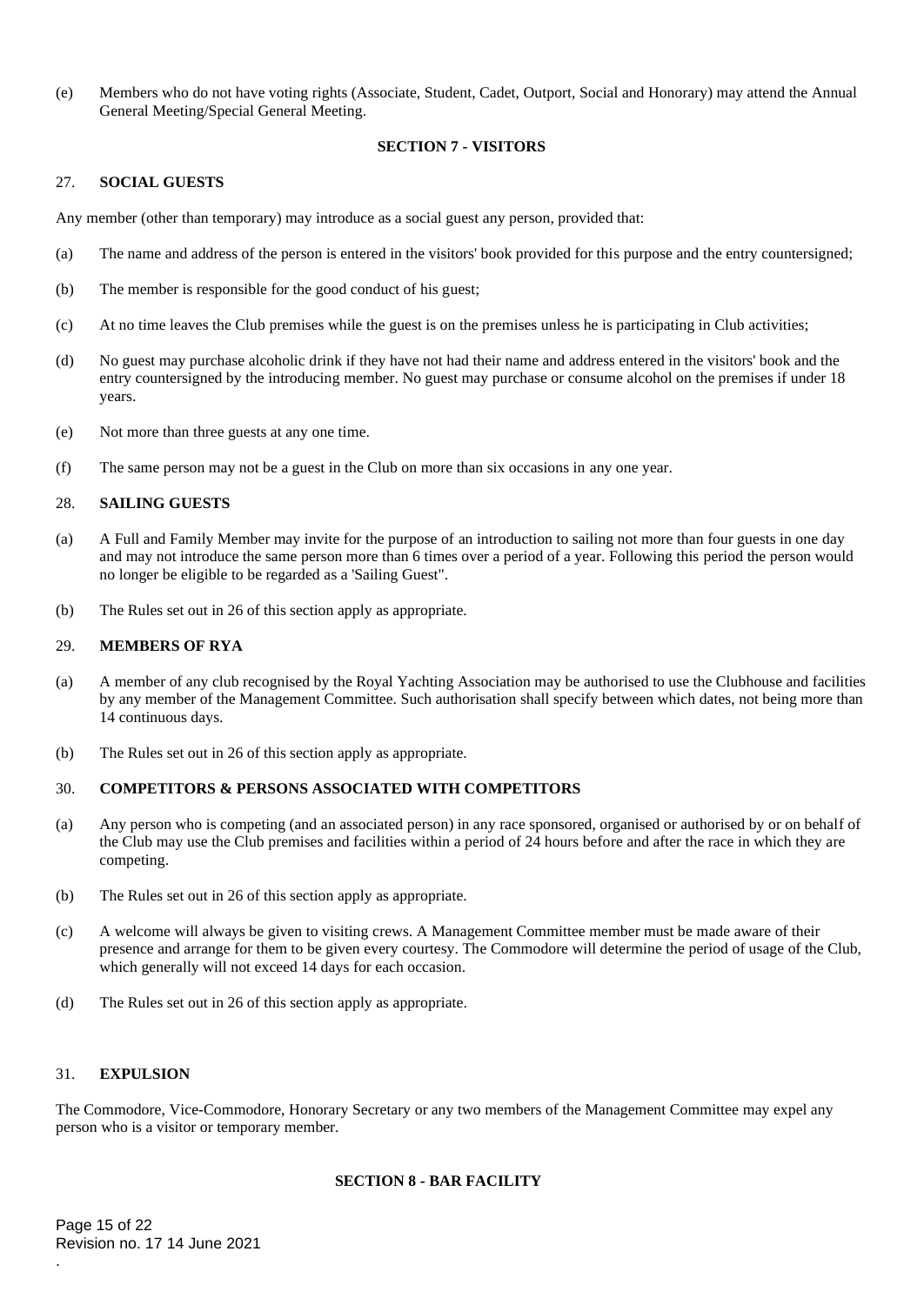# 32. **BAR FACILITY**

- (a) No person under the permitted legal age whether member or visitor may purchase or attempt to purchase intoxicating liquor in the Club or consume intoxicating liquor on the Club premises.
- (b) Permitted hours for the sale of intoxicating liquor in the Club are as laid down by current legislation subject to any extension of the permitted hours lawfully granted from time to time.
- (c) Opening hours to be posted on the Club notice board.

# **SECTION 9 - MISCELLANEOUS**

### 33. **MEMBERS' BOATS**

- (a) No member letting his boat shall leave on board or permit to be used any Club burgee which the hirer is not entitled to fly.
- (b) Every boat/skier must be covered by insurance against third party risks in a sum determined by the Management Committee (which at present is £1 million). Proof of insurance is to be presented to a person appointed by the Management Committee, when requested to do so.

### **34. DAMAGE TO CLUB PROPERTY**

A member shall not knowingly remove, injure, destroy or damage any property of be Club and shall make restitution for the same if called upon to do so by the Committee or by the (Club) Secretary upon the instructions of the Committee.

# 35. **EXHIBITING OF NOTICES**

A member shall not cause any communication in whatever form to be exhibited on Club notice boards or premises without permission of two officers of the Club.

### 36. **SUGGESTIONS**

All suggestions shall be entered in the Suggestion Book and signed by the member.

# 37. **ADMITTANCE OF CHILDREN**

A child under 16 must always be supervised by an adult throughout the period they are on the Club premises.

# 38. **OPENING OF CLUB PREMISES**

The Club premises shall be open to Full, Family, Associate and Honorary members at such times as the Management Committee shall direct.

### 39. **TITLES OF HONOUR**

- (a) The Management Committee may propose for approval at a General Meeting that the title of Honorary Rear Commodore or Honorary Member be bestowed on a member for significant contribution to the Club;
- (b) Honorary Rear Commodores shall have the privileges of flying a Rear Commodore's broad pennant.
- (c) Honorary Members have the full use of the Club and facilities and do not pay subscriptions.

#### **40. RAMP USE**

Anyone wishing to launch during a cadet session or sail training session must contact the person in charge to get permission before they move a boat in the compound or launch

Page 16 of 22 Revision no. 17 14 June 2021 .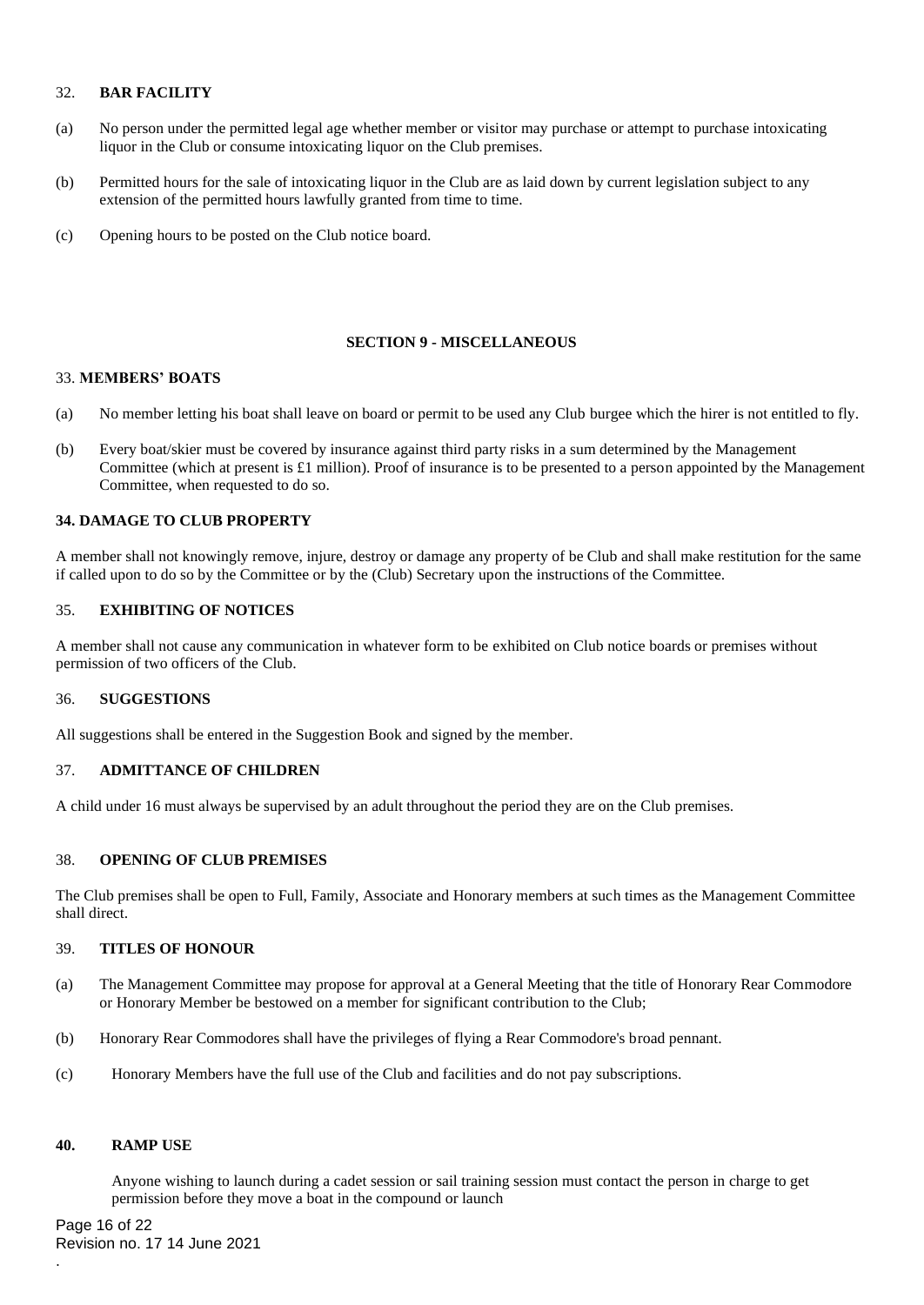# **41. SPEED LIMITS FOR ALL CLUB MEMBERS**

Within the outer piers, all club vessels must restrict their speed to 4mph. The only exception to this rule is for club safety boats in an emergency.

# **42. USE OF CLUB POWER BOATS**

All drivers of Club Power Boats should meet the following criteria

- a) have an RYA Level 2 certificate or equivalent.
- b) be 18 years old or over.
- c) supply THYC with copy of their Certificate.

Exceptions to the above criteria

- 1) RYA Dinghy Instructors aged over 16 and holding a RYA safety boat certificate.
- 2) Anybody may drive the boat if being supervised by a person in the boat, meeting the above criteria.

Attention is brought to the use of club boats with a driver who has an RYA level 2 Certificate, the maximum operating range is 3 miles from the clubhouse. For longer trips the driver requires an RYA advanced power boat certificate of competence or equivalent. The Club must have a copy of this certificate. Club boats are not equipped to operate outside the 3 mile range.

## **43. USE OF SOCIAL MEDIA**

Only nominated committee members are authorized to speak on behalf of the Club. Members should treat each other with respect and not use social media in a way which could bring the club into disrepute. Members should apply common sense in their use of social media and if there is any doubt, refer to the RYA's "Guide To Using Social Media". You are responsible for your social media postings – make sure your posts are accurate and are not misleading or damaging. Irresponsible or offensive posts could lead to disciplinary action being taken against you.

#### 44. **MOORING RULES** See separate document.

### 45. **COMPOUND RULES**

#### **1. General**

- **\*** The club compound is for the storage of boats and for activities associated with the use of boats
- Pedestrians and boats have priority over motor vehicles.
- **\*** Members must maintain the security of the compound and ensure that gates are locked when the compound is unattended.
- **\*** Members are required to help ensure that the compound is kept tidy and clean.
- **\*** No animals are permitted in the club compound and premises (except assist dogs).
- **\*** Children must be adequately supervised.

### **2. Vehicles in the compound.**

Page 17 of 22 Revision no. 17 14 June 2021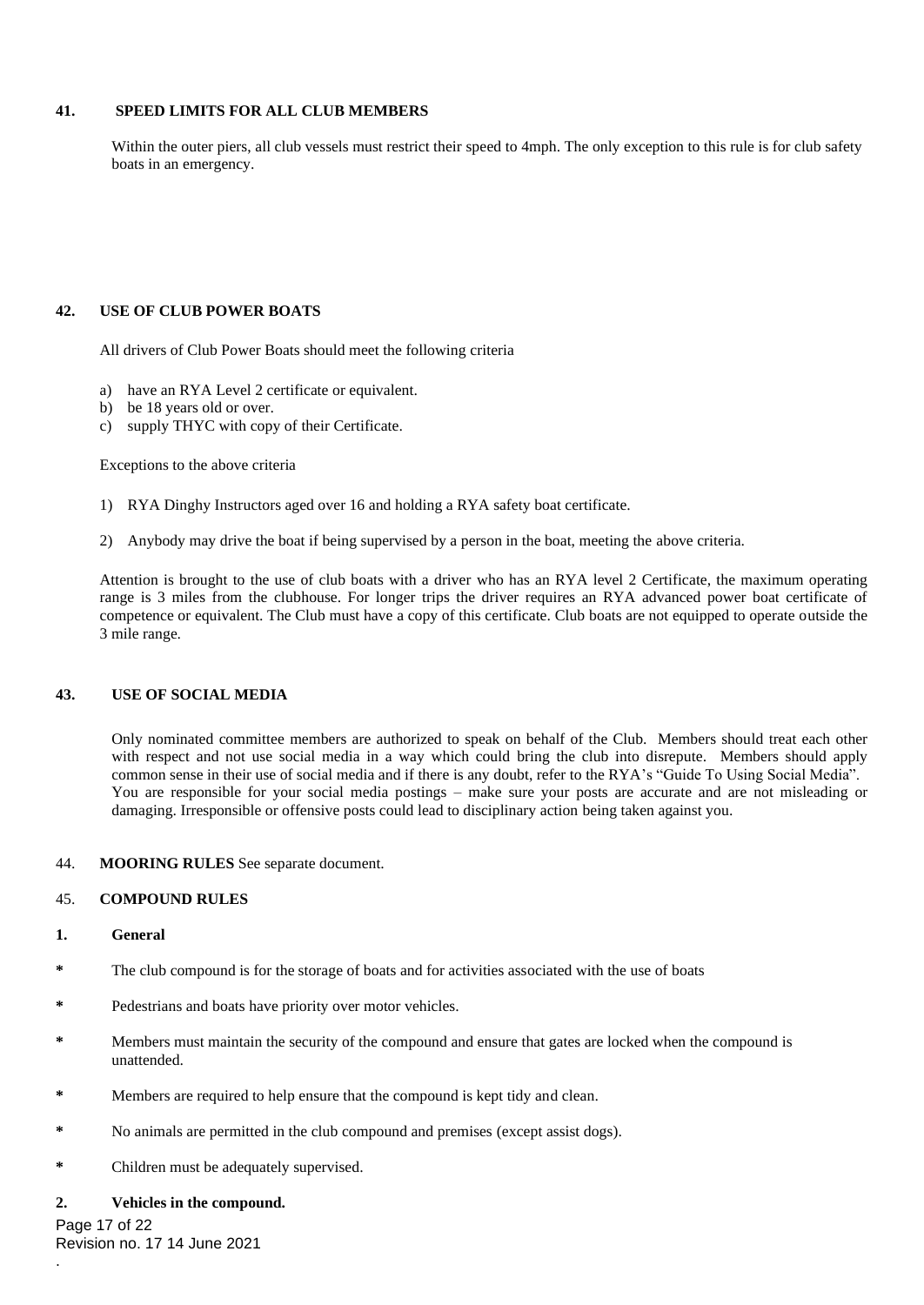- Speed limit for all vehicles in compound is 5mph
- **\*** Vehicles must be driven with special care
- **\*** vehicles should not be used in the compound except for :- Movement of boats where manhandling is impractical or Loading / unloading.

Parking is not permitted in the compound parking bays 1<sup>st</sup> April to 31<sup>st</sup> October and Sundays all year.

the only exceptions to this rule are:

- a. blue badge holders
- b. permit holders (issued by the main committee only)
- c. members may park next to their boats while working on them, but must not leave their car unattened

# **3. Use of the Launching Ramp.**

- Boats participating in organised club events have priority access to the ramp for launching & recovery.
- The concrete paved area above the ramp gates is for the purpose of manoeuvring boats  $\&$  for the rigging / de-rigging of sail boats. After launching, man-handled dinghy launching trolleys must be parked so as not to obstruct the ramp access or the manoeuvring of other boats & vehicles.
- \* Vehicles & road trailers when used for launching or recovering boats from the ramp must not be left parked on the concrete paved manoeuvring/rigging area or on the roadway leading to the main gates. After launch or recovery they must be moved clear of this area.
- \* The washdown facility is generally for the purpose of washing salt from boats including outboard motors following recovery, it should not be used for any unrelated purpose including the disposal of waste.

### **4. Storage of Boats & Equipment.**

- **\*** This facility is only for the use of paid up boat owning Club members.(such rights may be granted to temporary members) The appropriate storage fee must be paid.
- Storage is charged on an annual basis by the area that the item takes up. Length of item will include trailers, engines and masts. Maximium width of item will include trailers and cradles. Measurments will be rounded up to the next 0.1 meter
- \* Minium storrage charge is for 5m2
- \* Winter storrgae is charged at 50% of the annual rate (max 5 months). Full minium charge applies.
- \* Members joining afer May will be given reduced rate for storrage. Based on full or part months.
- \* Items on mast rack will be charged (must be clearly marked with membership number)
- **\*** Allocation of space is to be determined by the Management Committee or appointed sub-committee, taking into account :-

 Efficient use of space. Level of participation in Club activities. Overall frequency of use. Order of receipt of any late payment.

- **\*** Payment of a storage fee does not guarantee an allocation of space.(Fees will be returned if a place cannot be allocated)
- **\*** Property is stored at the owners risk (this includes theft or damage) & the owner is responsible for ensuring that their property does not present a risk to other persons or property & for maintaining appropriate third party insurance.

Page 18 of 22 Revision no. 17 14 June 2021 .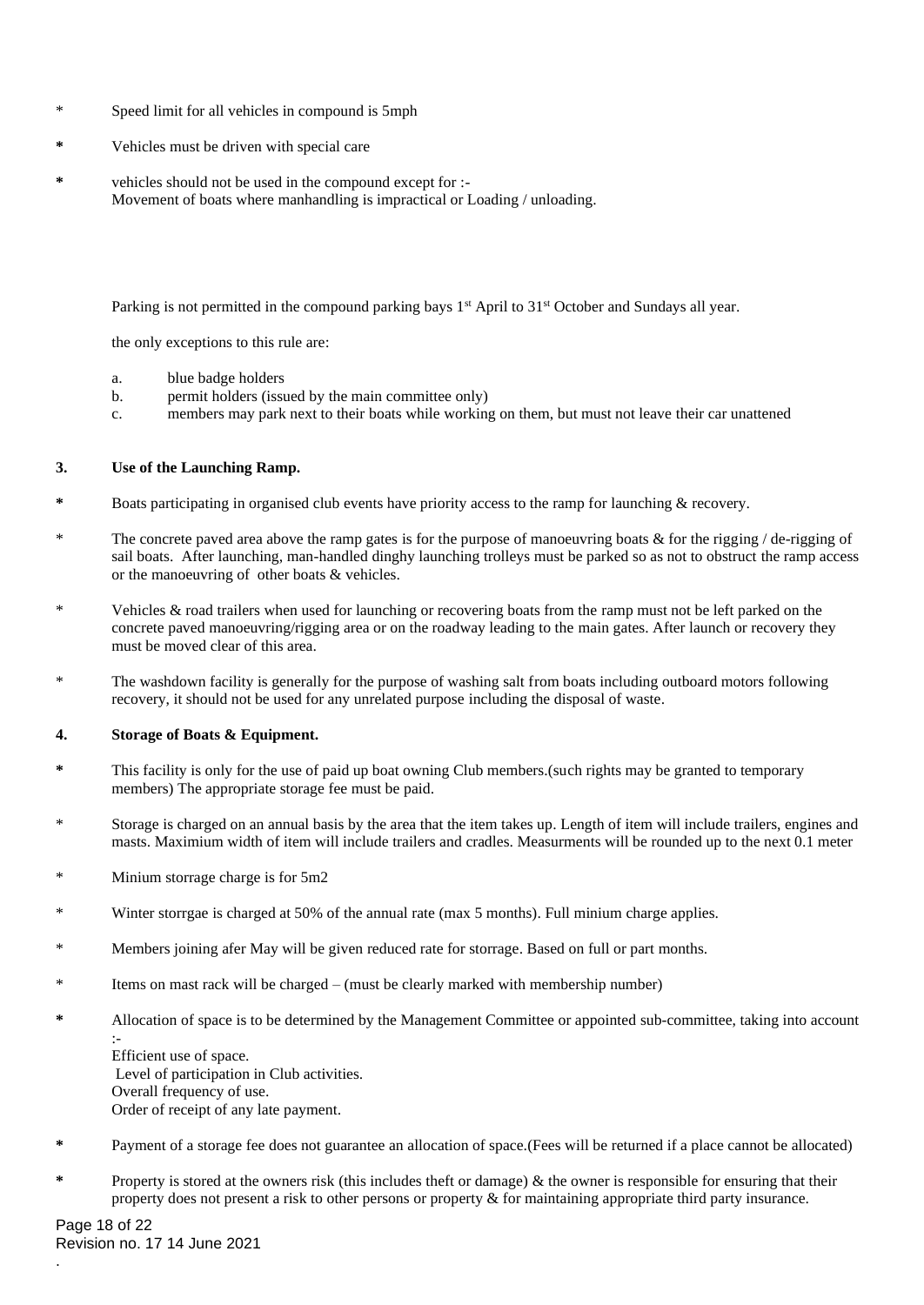- **\*** All property must be clearly marked to identify the owner & should display any labels issued to confirm payment of fees.
- **\*** Owners or their representative must check their property for security at least monthly.
- **\*** Reasonable notice by the Club will normally be given if it becomes necessary to move members property however the committee reserves the right to move property without notice if there is an urgent or unforeseen need.
- **\*** Unsecured, neglected or unidentified property may also be moved without notice.
- **\*** Any tie-down stakes must be flush with the ground so as to prevent damage to boats, tyres & feet.
- **\*** Electricity may be used from the supply points on payment of the correct charge, but may not be left in use unattended.

### **5. Abandoned Boats**

- **\*** If at any time, any fees payable to the Club by any member or former member shall be three months or more in arrears and if any property belonging to that member is remaining on the Club premises then the Committee may :
	- a) Move the property to any part of the Club premises without being liable for any loss or damage to the property, howsoever caused.

b) Give one month's notice in writing to the member or former member at his last known address, as shown in the Club register & thereafter sell the property & deduct any monies due to the Club (whether by way of arrears of subscriptions or annual payments,mooring fees, dinghy park fees or otherwise) from the net proceeds of the sale before accounting for the balance (if any) to the member or former member.

c) Alternately if the property is not saleable after giving notice to the aforesaid,dispose of the property in any manner that the Committee may think fit & deem the cost of doing so including any arrears as aforesaid to be a debt owed to the Club by the member or former member.

## **Provided always that :**

Proper evidence is available to show that all reasonable steps have been taken to trace a member or former member and that when or if the vessel is sold the proceeds of the sale(less any debt by the member or former member to the Club) shall be placed on bank deposit account & retained against the eventuality of a claim by the owner (whether he be the said member or former member or otherwise) for a period of 6 years. In accordance with RYA guidance.

### 46. **HOUSE RULES** See separate document.

### 47. **USE OF CLUB TRACTOR**

All drivers of the club tractor should meet the following criteria

- a) Have a full UK driving licence with full trailer entitlement
- b) Be 18 year old or over
- c) Driving Licence needs to be electronically checked on line.
- d) Have been trained on the use of the tractor
- e) Signed to say that if their driving licence status changes they will inform the club
- f) Their name appears on a list of named drivers on the notice board outside the training room, the garage door and on the tractor.

Exceptions to the above criteria

1) Only if being trained on the use of the tractor and they must meet a) to c) in the criteria above.

# 48. **ALCOHOL POLICY**

Any person working for or representing THYC shall not be under the influence of ALCOHOL, DRUGS OR OTHER SUBSTANCES.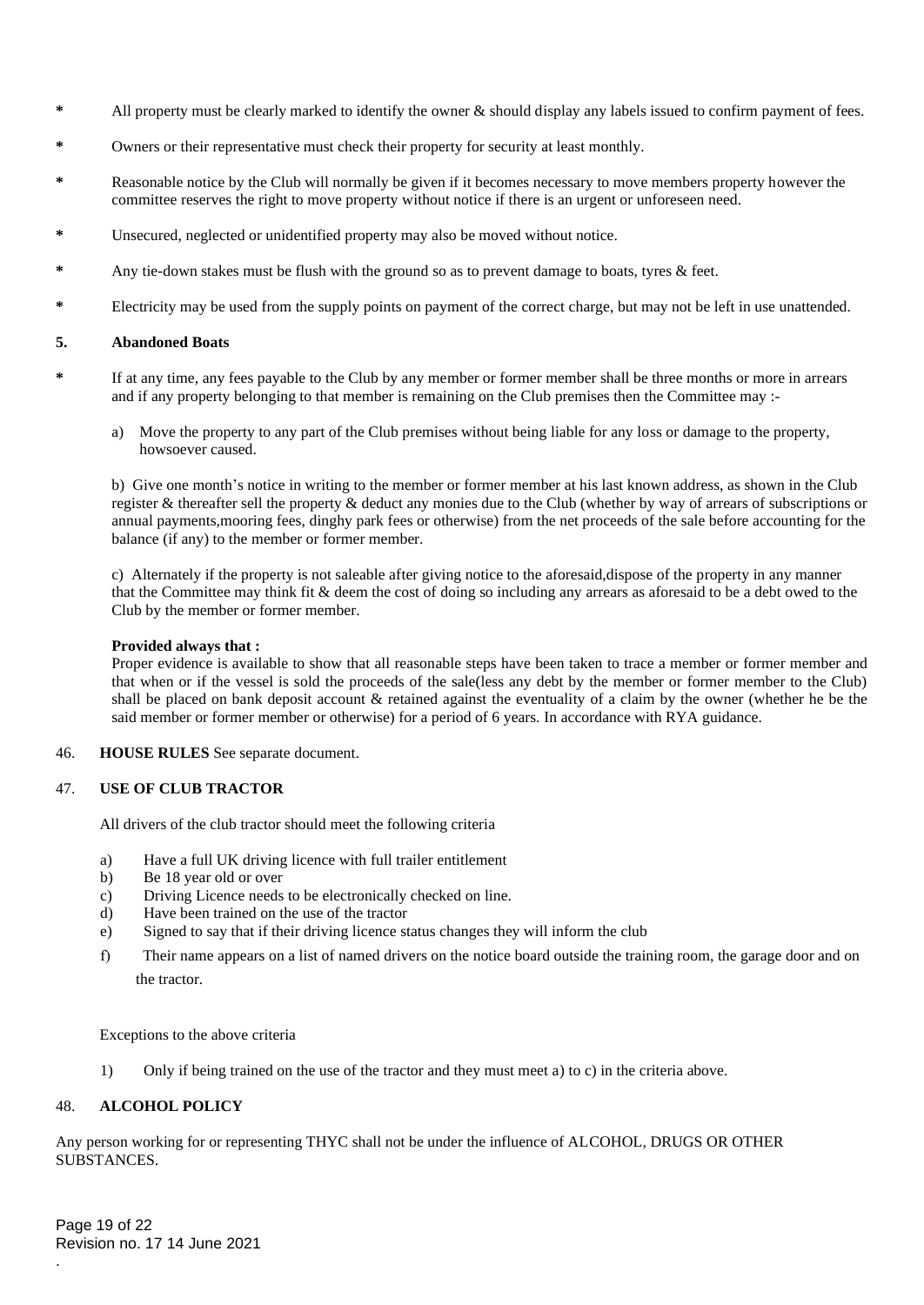This includes Sub contractors, Race Officers, Safety representatives, Members and Guests operating equipment belonging to or operated on behalf of THYC.

Random Drug and Alcohol tests may be carried out with authority of the THYC Management Committee.

Any person who appears to be under the influence of Alcohol or Drugs while carrying out the above mentioned rolls, may be asked to stop the task immediately and face disciplinary action.

Also see RYA Guidelines on Alcohol and Boating.

# 49. **KAFIGA RULES**

The Kafiga moorings are a facility run in conjunction with Kafiga Landings Association and available to THYC members with the cooperation of KLA incorporating the rules published by them. This facility allows quick access to the sea at any state of the tide, is primarily for the benefit of active club members, particularly the cruiser racing fleet who will get priority on the waiting list but other club member/yacht owners may be offered a berth if one is available. The THYC Kafiga Committee is hereafter referred to as the committee.

Active club members are those using their boat at least once a month.

- 1. Qualification
- a. Boat owners must be a Full or Family member of the club.
- b. The sailing vessels must be over 21' 6" and under 35' 0" (excluding bow sprit), with fixed accommodation. Note max size is now 33' till at least end 2022 due to maintenance.

Vessels which do not qualify may be allocated moorings on a temporary basis, if moorings are available, on the understanding that they will vacate the mooring immediately at the request of the committee.

- 2 Moorings will be allocated on a points basis as follows:-
- a. 1 point for each continuous year of membership (Single or Family).
- b. 1 point for each year of ownership of a sailing vessel that would qualify for a mooring without being allocated a mooring because of unavailability.
- 3 Terms
- a. A berth available because the normal berth user is not using it will be offered on a temporary fixed term basis.
- b. Any user who is deemed to be not actively using the facility will be given a 3 month written notice before the end of the year if required to remove their boat at the year end.
- c. Anyone given notice can appeal to the THYC Management committee if there are extenuating circumstances within 30 days of the notice. The Management committee will hear the appeal and make a final decision.
- 4 Application
- a. Prior to making a formal application the committee should be consulted to ascertain the availability of moorings.
- b. A formal application should be made in writing to the committee. The committee will allocate a mooring or enter the applicant onto the waiting list as appropriate.
- c. A moorings list, including the waiting list will be maintained & published on the THYC notice board.
- 5 Mooring Fees
- a, The mooring yearly fee commences the 1st April.
- b, In the event of a part year mooring fees will be calculated pro rata. First year only
- c. Annual mooring fees will be billed in March and are payable within 28 days of postmark/email. If payment is not made by the due date the mooring may be forfeit, reallocated and the member will have to reapply to go on the waiting list. If you have a problem paying your bill, please contact the club commodore in confidence commodore@thyc.org.uk
- d, Fees will be set by the club.
- e. If a mooring holder changes their vessel, the mooring will continue until they get their new vessel providing the mooring fee has been paid, the new vessel qualifies and fits the available space (if it does not fit they will go top of the waiting list). On purchase of the new vessel the documentary evidence of the purchase, the date, type, name, overall length and beam. A pro rata adjustment may be appropriate.
- f. Where a mooring holder ceases own the boat they must be remove the boat from the moorings immediately. A pro rata refund may be paid.
- g. If a mooring holder does not own a vessel for a period of a year then the mooring will be reallocated.
- h. If a mooring holder is aware, because of business or other commitments, that they will not be using their mooring for a full year and they:
- advise the committee

### Page 20 of 22

.

Revision no. 17 14 June 2021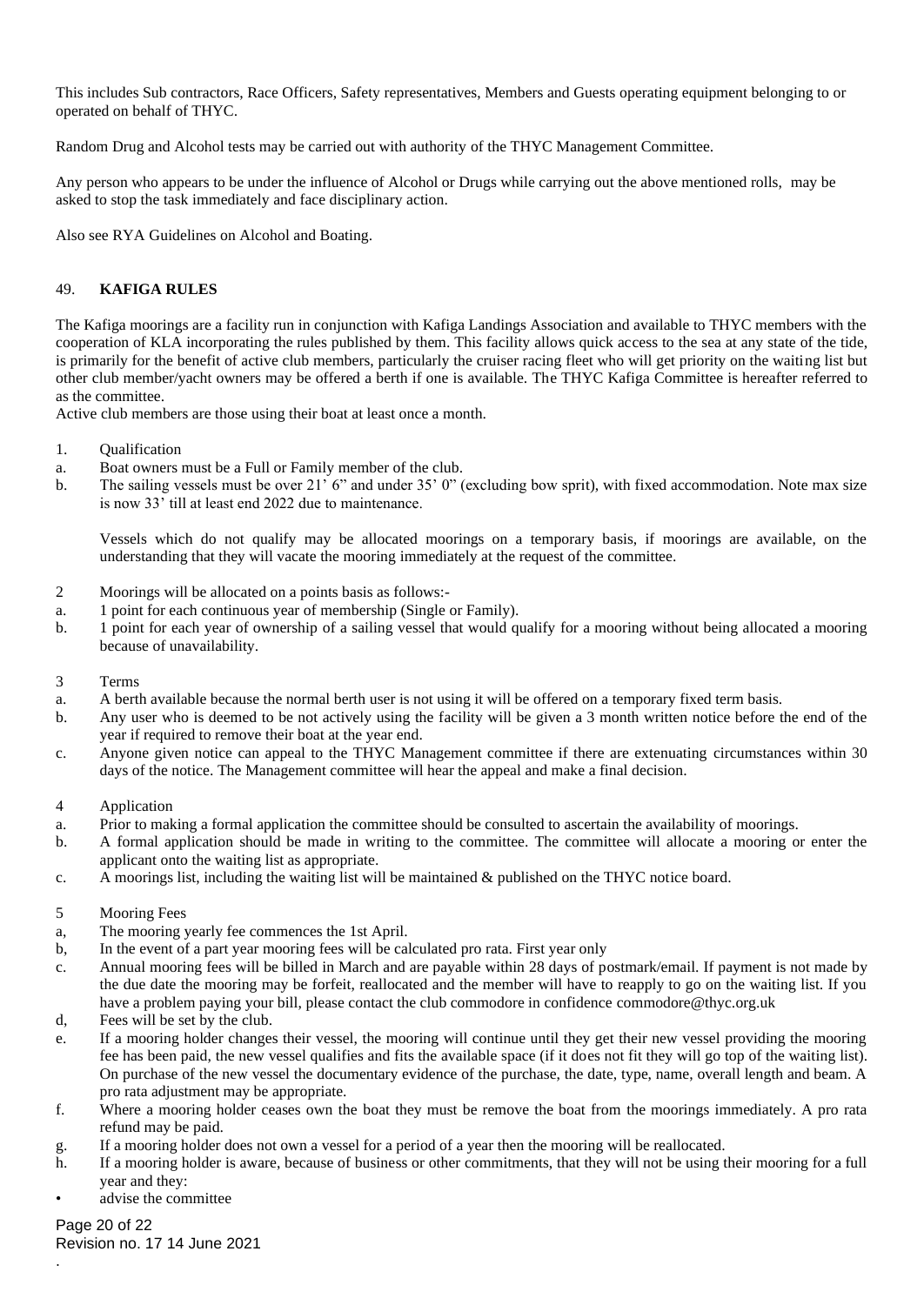- remove their vessel
- pay 50% of the mooring fees

Their mooring rights will be protected. The committee may reallocate the mooring on a temporary basis. Any income from this would go to the club.

- 4. Active Use
- a. Mooring holders who will not be using their mooring for 4 weeks or more to must advise the committee.
- b. Vessels on the mooring that are not being regularly used, may forfeit their right to a mooring unless agreed by the committee. The vessel owner must inform the committee their intention not to use their vessel giving a reason e.g ill health (copy to the club secretary). If the committee is not happy with reason you may be asked to remove your boat. The holder may appeal in writing to the committee within 30 days of this communication and must remove the vessel within that 30 day notice period unless the appeal is successful. An appeals committee will review the circumstances. Their decision is final.
- 5. The Berths
- a. Mooring holders may only moor the vessel notified to the committee.
- b. The committee will allocate berths and may reallocate berths as it sees fit.
- c. Only the committee can temporarily reallocate vacant moorings.
- d. Owners must ensure that their boat is adequately fendered and moored, with particular responsibility for the West (Victoria Dock) side of their boat. Further fendering shall be put on the stern quarters on both sides.
- e. Mooring holders may, in exceptional circumstances (e.g. major repair to the moorings) be asked to move their vessels for a period of time.
- 6. Sailing vessels jointly owned
- a. All partners to be single or family members of the club.
- b. Points will only accrue to the person nominated as the primary partner who will make the mooring application.
- c. In the event that the primary partner changing, the vessel will no longer have a mooring, unless the new primary partner qualifies under the points system.
- 7. All boats must have a minimum of £3,000,000 third party insurance and signed and returned there Club invoice.
- 8. The Kafiga Landings Association issue general rules concerning the use of the Kafiga Landings. These rules (below) must also be adhered to. Failure to do so may result in forfeit of the mooring.
- 9. Exceptions to these rules will only be made with the approval of the Management Committee.

### 50. **Dogs in the Compound / Outside Bar Area**

This policy outlines our rules for bringing, caring for and supervising dogs on the club premises.

Who this policy refers to

This policy relates to all members and guests who wish to bring their dogs on to the club premises.

Items in brackets are suggestions / discussion points.

### **Owner Responsibility**

- Dogs must be supervised at all times, while on the club premises.
- Owners are solely accountable and responsible for their dog's behaviour.
- Dogs must be walked only in permitted areas.

• Owners should clean up after their dog and removed from site, dog mess MUST NOT be placed in the yacht club bins. (Should we provide a dedicated bin for dog mess?)

- Owners must make sure their dogs do not wander into restricted areas. Dogs must be kept on a lead at all times.
- Make sure their dog does not endanger themselves or others.
- Make sure their dog does not damage yacht club or members property.

### **THYC Responsibility**

.

- Provide a happy and healthy dog friendly environment. (Provide water bowls & treats)
- We will ensure all employees, members and visitors feel safe.
- We will take employees and member's concerns seriously and investigate as soon as complaints are received.
- Ensure that "Owner Responsibilities" (above) are being followed / adhered too.

Page 21 of 22 Revision no. 17 14 June 2021